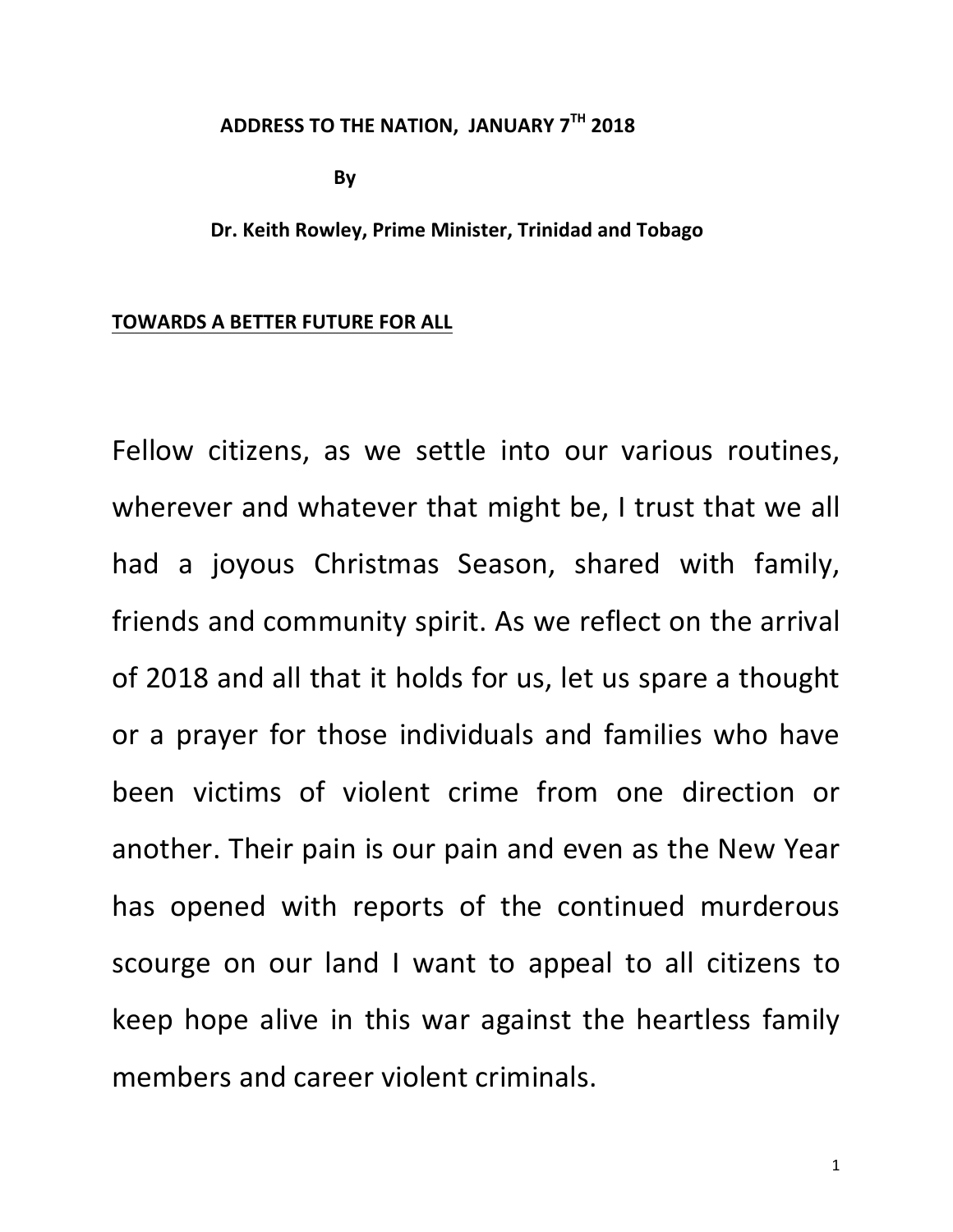We must continue to support the Police in the national effort which last year saw 1064 firearms of all description and 18,000 rounds of ammunition confiscated, record numbers for the Caribbean, yet we face almost record killings. Additionally, over 12,000 persons were arrested last year. We must, and we will, win this war on crime.

New approaches are at work in the SSA and a new energy is beginning to infect the ranks of the Police Service and already we are seeing improvements in response and detections. Notwithstanding many huge negatives which still exist, we are heading in the right direction. We need to increase speed on all fronts so that we can get to that destination of safety and security which the population deserves.

With appropriate leadership and effective actions all around, from the home to the Parliament, from the school yard to the Police Station, we will overcome the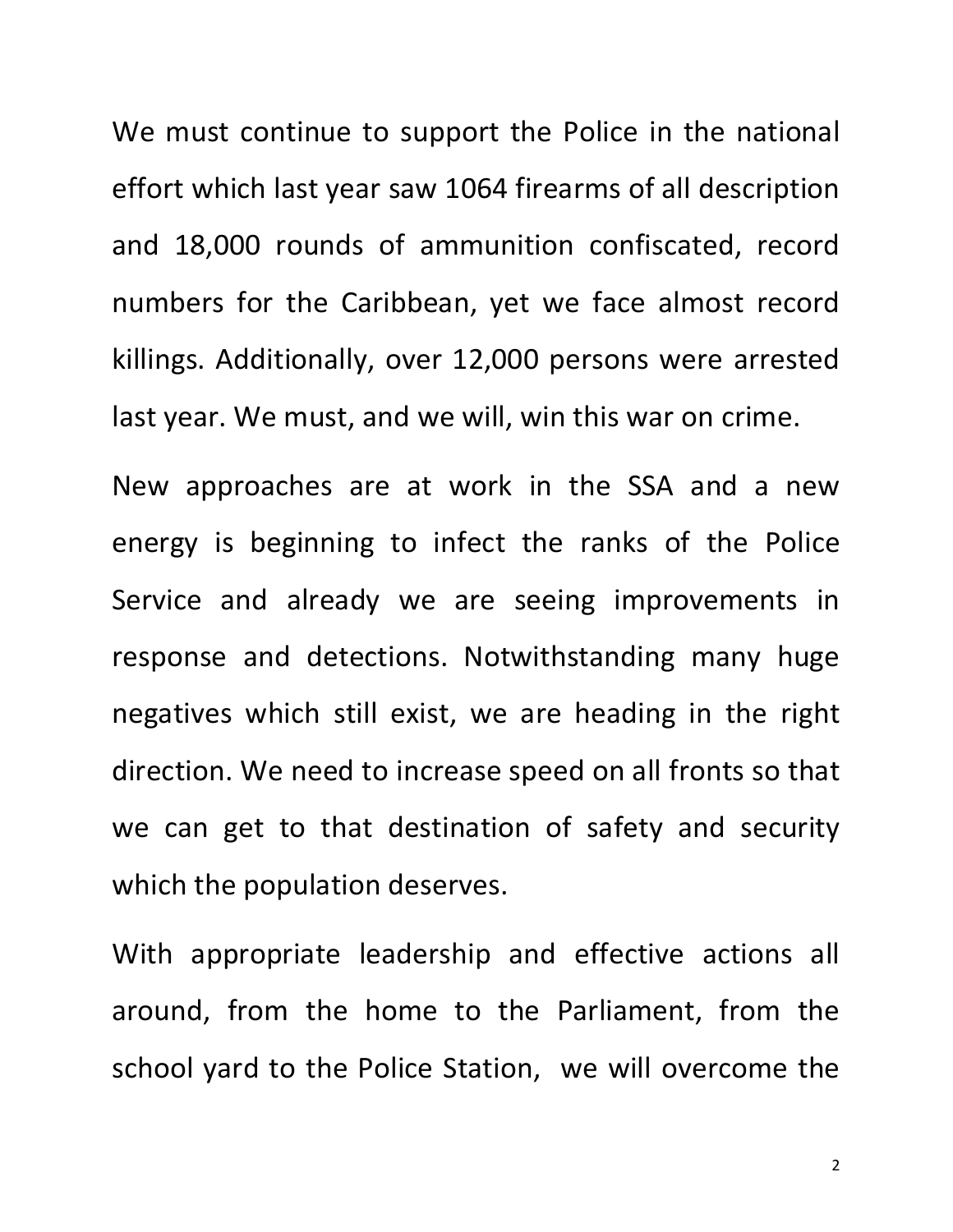violent few who are determined to make hell out of this paradise which we all have inherited as our homeland.

As we launch out in 2018, I take this opportunity to come into your homes, or wherever you are, to tell you a bit of what we have been doing, what we have done, and what we will be doing in the year ahead. Most importantly, I want to tell you why we have done or are doing some of the things which we have set about to do on your behalf.

As you are well aware by now, for quite some time, our economy has been facing a decline in the production of oil and gas, two commodities that make the main contribution to our gross national product, government revenues, our exports and foreign exchange earnings.

Energy sector revenues were hit by a dramatic collapse in international oil and gas prices and our own low production levels. The combination of these factors gave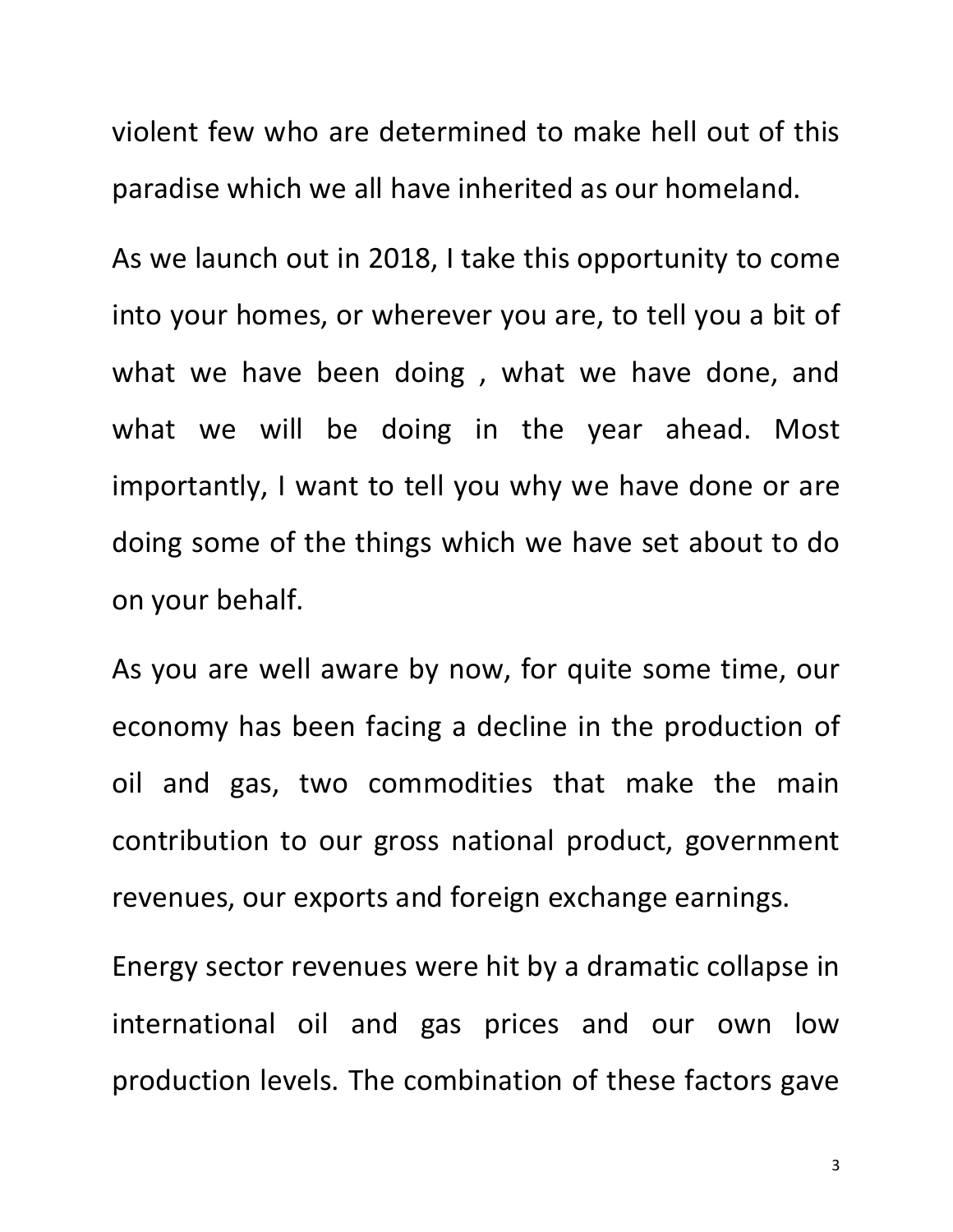rise to a sharp decline of over 90% in tax revenues coming from our energy sector in a short two-year period. To illustrate the extent of our predicament, oil prices fell from \$106 per barrel in June 2014 to \$30 per barrel in February 2016, which coincidentally was just 5 months after this PNM returned to Government.

Given the significant contribution of the energy sector to government tax receipts, total government revenue fell by a similar amount.

The resulting fiscal deficit was financed by ad hoc arrangements, including billions of dollars in short-term loans from the domestic banking system, many of which came due in 2016, the first year of the new Government.

Part of the expenditure splurge in 2014/2015 reflected a 14 per cent wage increase to public servants, which created an obligation for backpay, which was initially promised to be paid before the end of fiscal 2015. A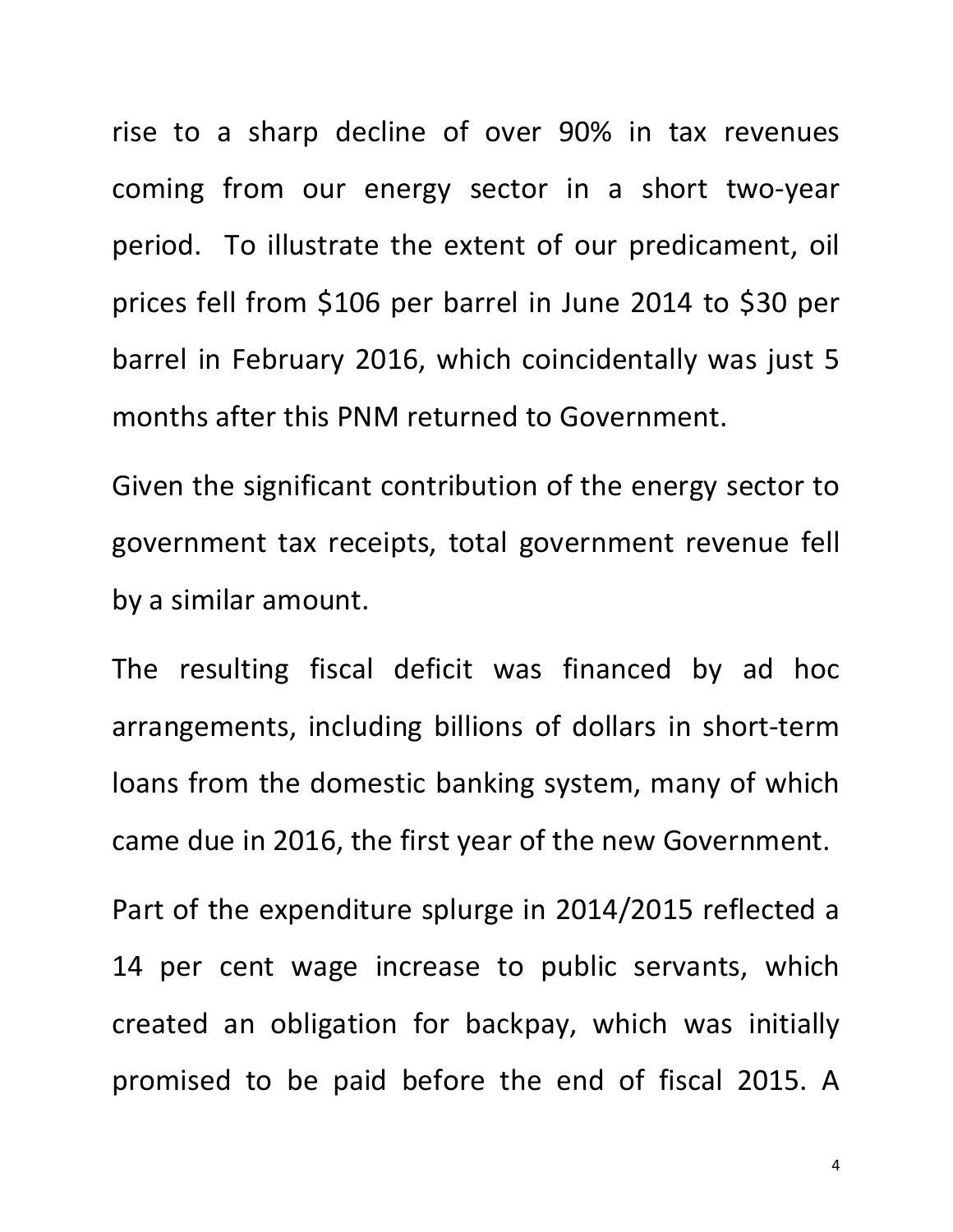balance of over \$5 billion was left for the incoming administration to deliver.

Ladies and gentlemen, this is the background against which the new PNM Administration assumed office in September 2015. At the time, many people sympathized that this was not the election to win, as our new administration could not continue with the largesse of the recent past.

After taking stock of the economic situation, our Government immediately embarked on a fiscal consolidation program whose main obstacle was the fiscal deficit, the driver of our public debt situation which had increased at an uncomfortable pace. The public debt, in fact, increased by 70% over the 2010 to 2015 period from \$45 billion to \$76 billion.

As the oil price shock became a long term structural industry change, rather than a short-term cyclical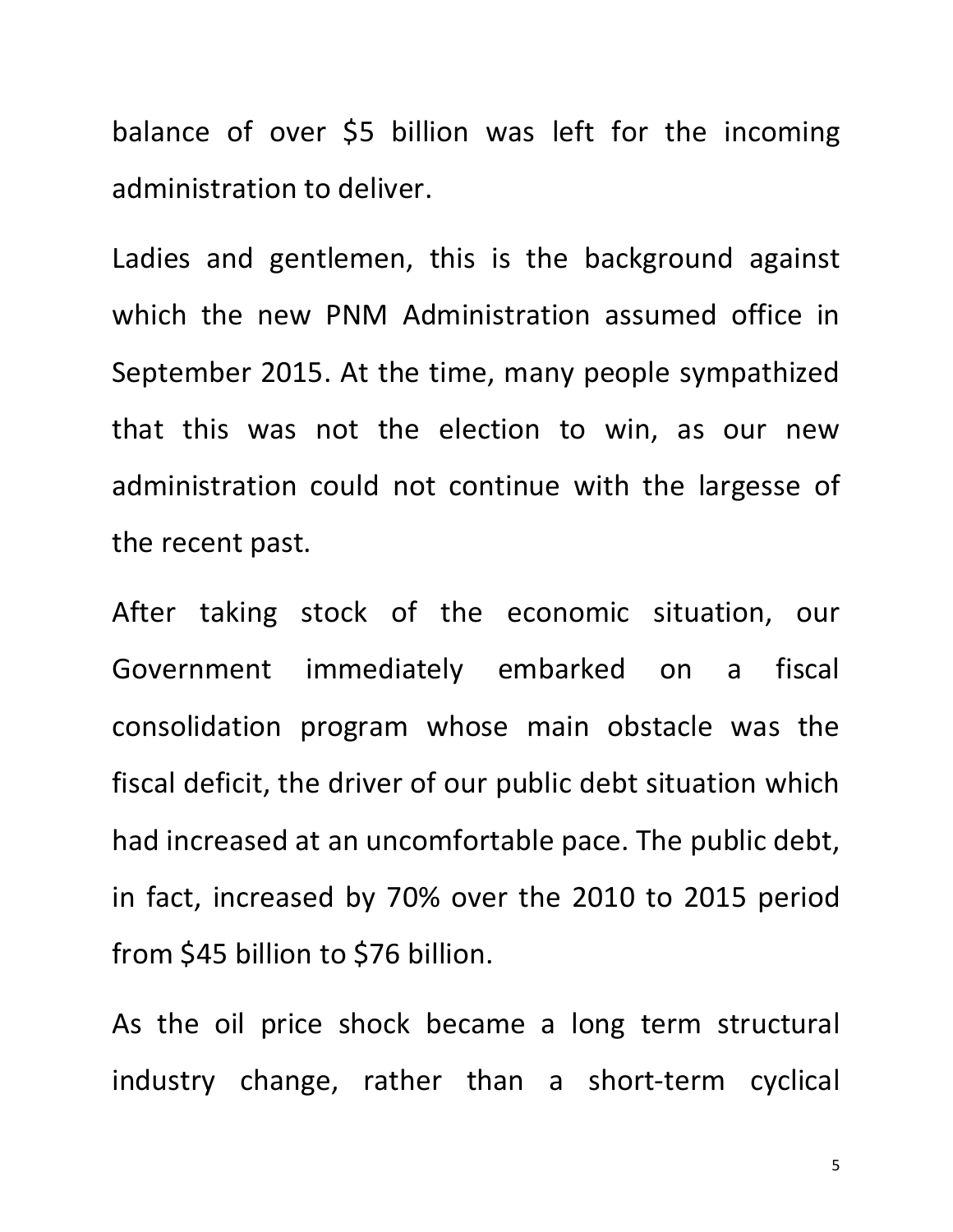phenomenon, it was clear that we had to strengthen our domestic revenue base and reduce our heavy reliance on energy revenues. While the achievement of strong and diversified economic growth was also considered an urgent objective, we were convinced then, as indeed we are now, that the restoration of fiscal and external stability was urgent and an essential prerequisite to economic diversification.

Our most immediate task, therefore, was to stabilize the economy, and in particular Government spending, which was completely out of control when we came in.

The available accounts in the Central Bank had been used up, the overdraft had been used up, the \$16 billion investment retention at NGC had been used up, the Green Fund had been mortgaged and in addition to this Government contracting and debt to contractors, large and small were at an all-time high.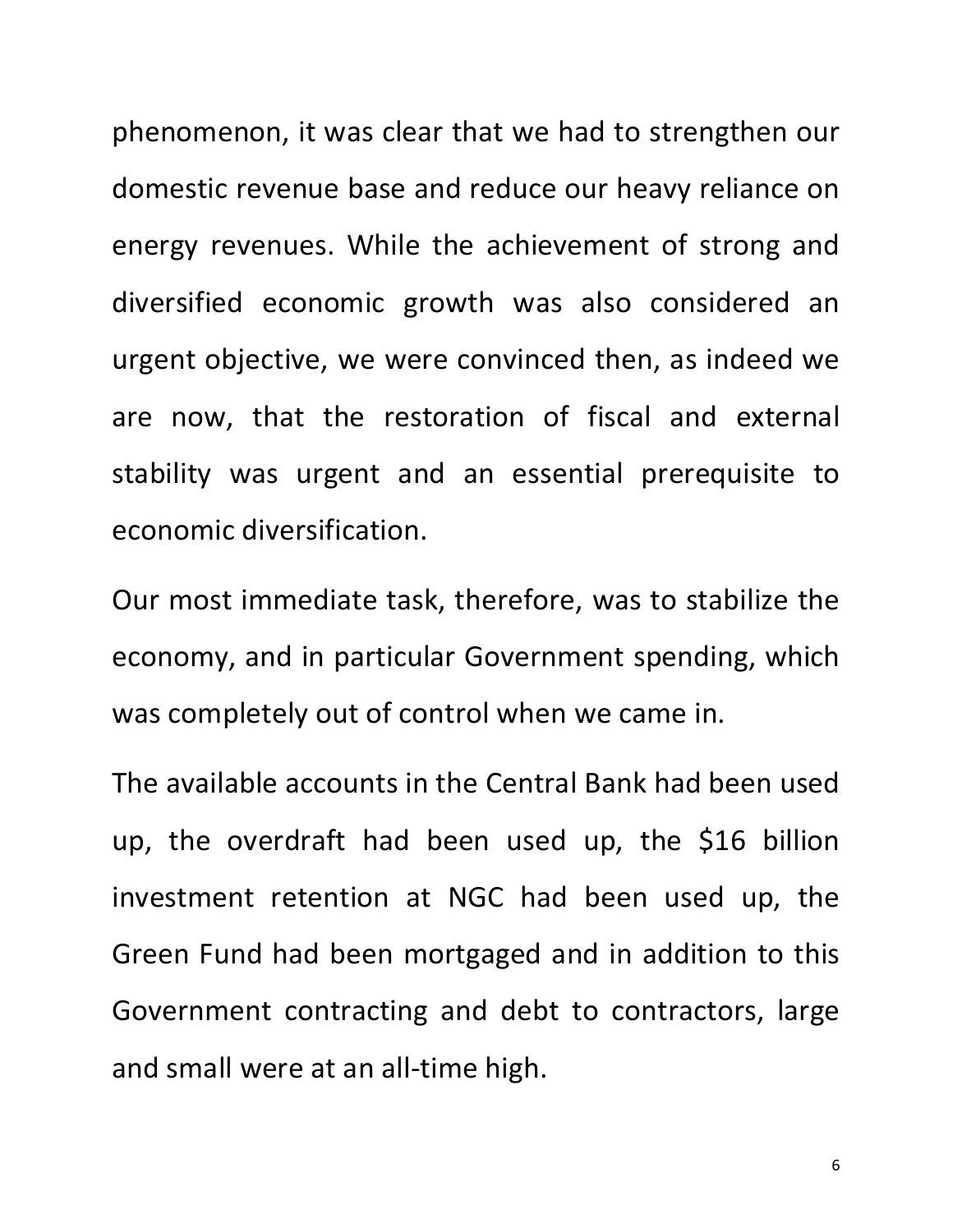Ladies and Gentlemen, I will be less than honest if I do not concede that the first two years of the fiscal consolidation strategy have been very difficult. I can also say with satisfaction that we have made important progress in that we have begun to successfully address some of our entrenched vulnerabilities and to make the hard decisions that are indispensable to our long term economic survival. Even so, as we struggled with existing high debt load, this new assignment could not have been done without resorting to new borrowing to prevent the economy from collapsing completely.

In these difficult times the Government gets voluminous and divergent advice from a variety of quarters, none of which is without some element of negative side effects.

One persistent view from some prominent quarters is that we have not cut expenditure sufficiently and should have made much deeper cuts at the beginning of our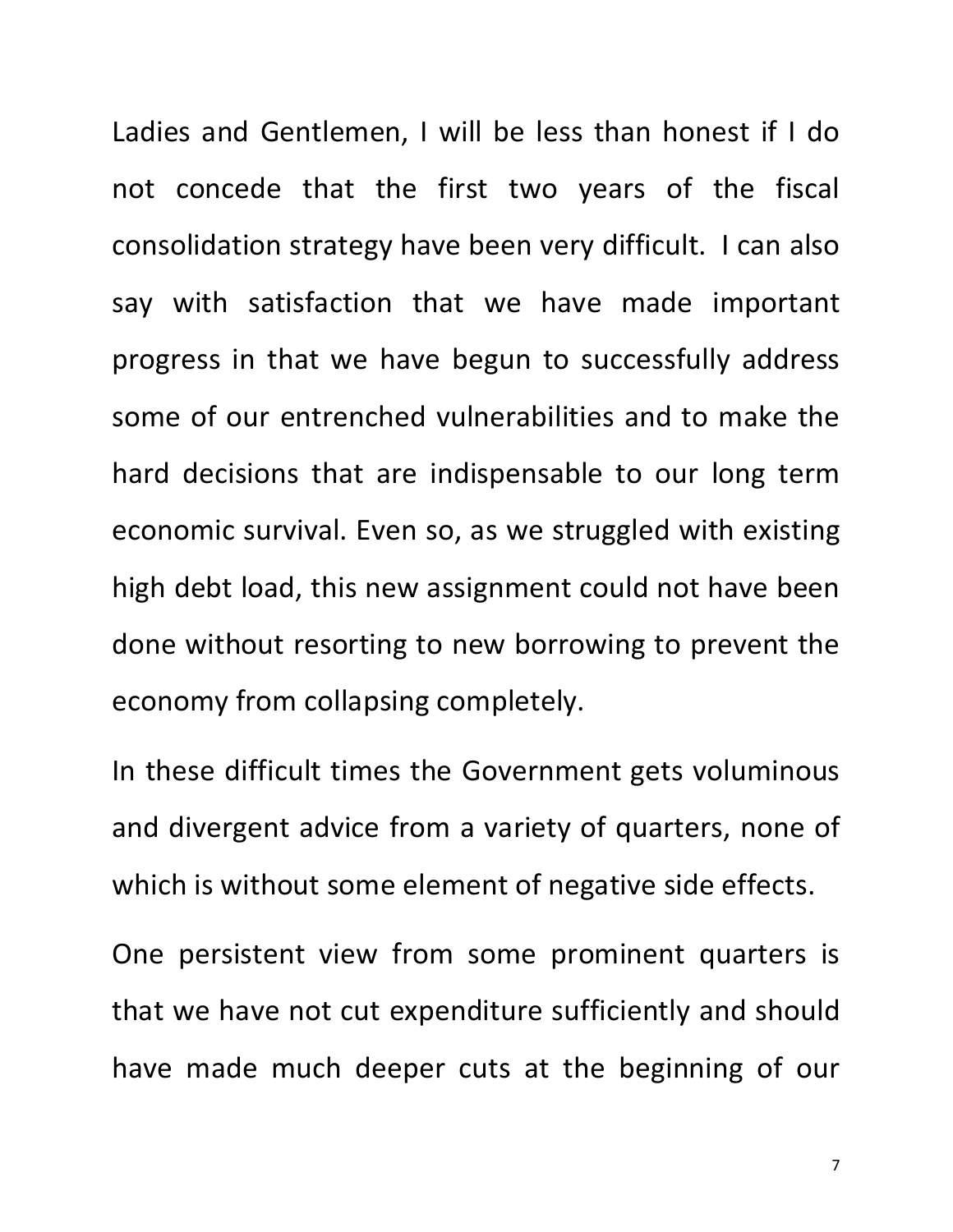tenure. These kinds of advice, useful and informed as they are, usually are never accompanied by any list of the consequences of such actions, as advised.

It would have been a much more arid and barren land had we not managed the last two years with a steady hand making the adjustments along the way, with far less available revenue, then our future would have been far less hopeful than it is now.

Ladies and Gentlemen, we started our adjustment program immediately in late 2015, when we ordered a 7% cut in public expenditure ( except personnel). We also took initial additional steps to reduce expenditure, including a phased reduction in fuel subsidies. It's worth recalling that prior to 2015 the Government had spent as much as \$7 billion per year subsidizing the cost of gasoline and diesel, a subsidy that can no longer be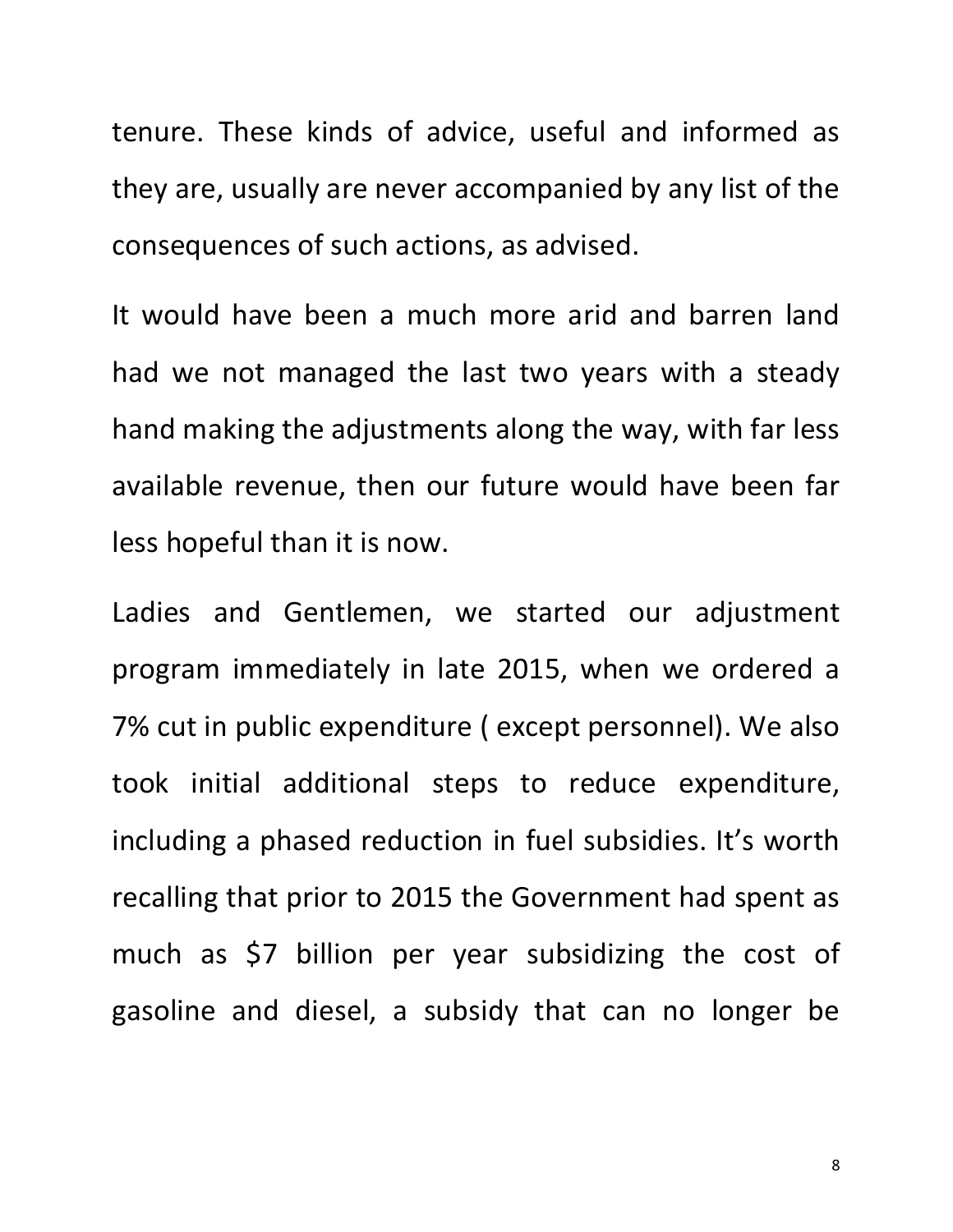afforded nor is it the highest priority when funds are desperately scarce.

We systematically lowered overall Expenditure from 63 billion in 2015 to a budgeted 52 billion in 2018. In order to have a development program this lowered figure of \$52 billion includes a \$10 billion gap to be filled by borrowings and asset sales. Without these initiatives and in the face of the much lower national budget, then overall economic collapse was the alternative, given the dominant role that Government expenditure plays in sustaining the national economy in both the public and the private sector.

On the revenue side we took steps to restore the original purpose and intent of the value added tax which had been severely undermined in 2012 when some 7,000 non-essential items were exempted from VAT, for purely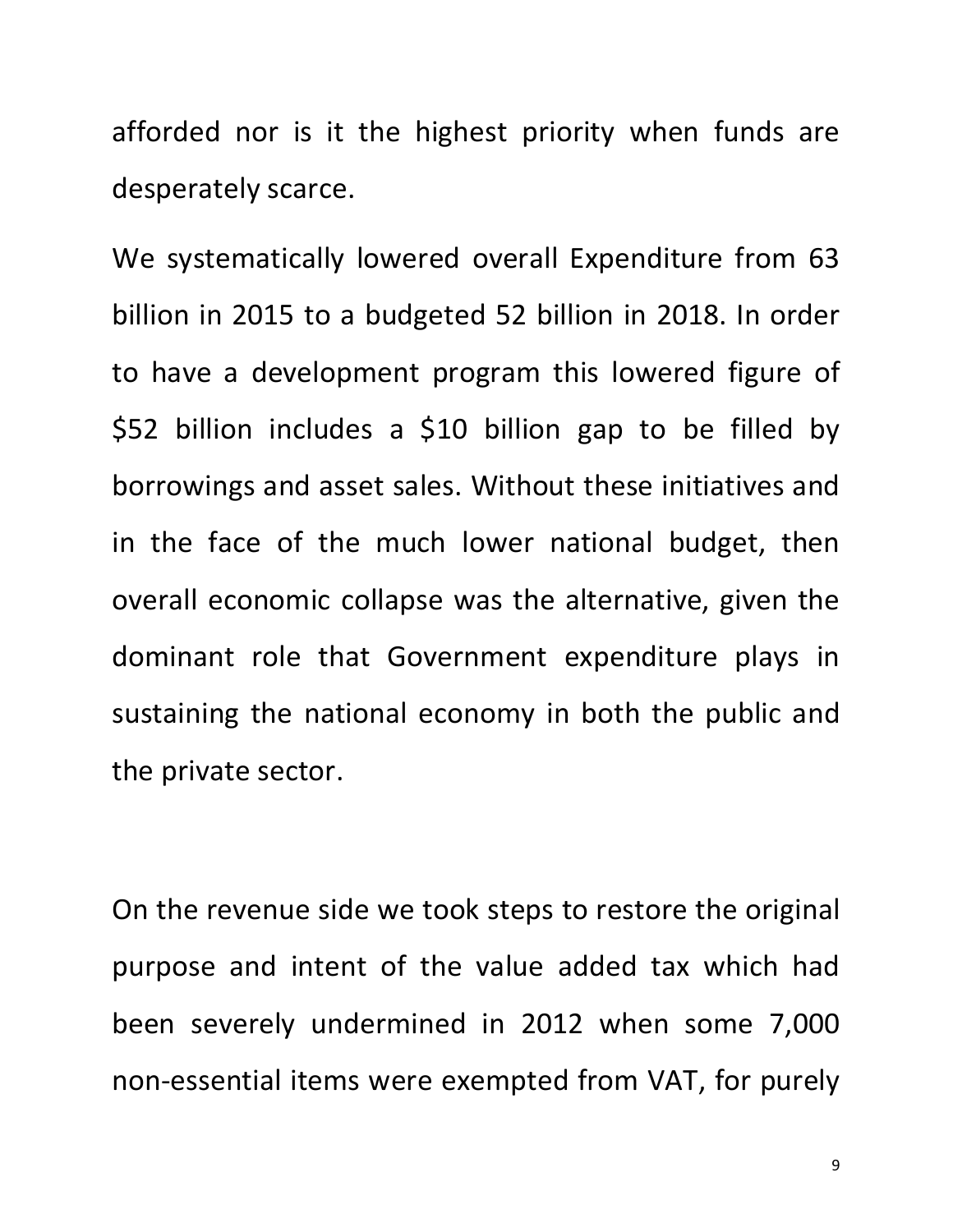political reasons. Along with restoring VAT to primarily non-essential items, we reduced the rate from 15 per cent to 12.5 per cent to soften the impact on consumers.

Our first year in office was particularly challenging as energy revenues fell by a further 50% in that year alone because of a further decline in oil and gas prices, compounded by the fact that petroleum companies made full use of the inordinately generous fiscal incentives negotiated in 2014, where oil and gas companies were given the ability to engage in accelerated write-off of capital expenses. In fact, because of the decline in petroleum prices and the impact of the concessions, some petroleum companies have paid no corporation taxes at all over the last two years. 

The chronic, financial difficulties at Petrotrin have further exacerbated this problem, because although Petrotrin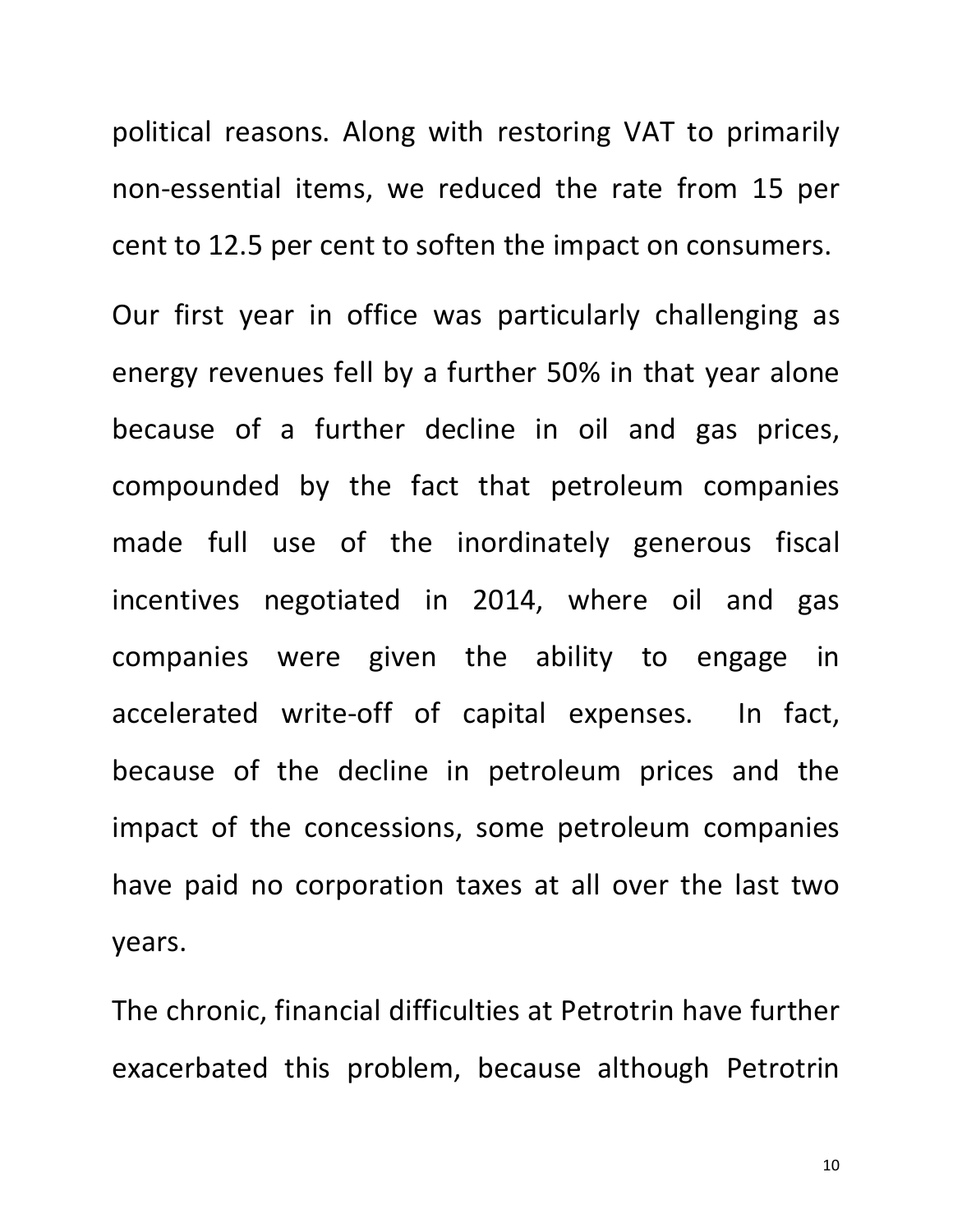produces over 50% of the country's oil, it is not paying its oil royalties and taxes in any timely manner, or at all, which is an unacceptable state of affairs that will not be allowed to continue in 2018. Currently Petrotrin, as a company owes the Government \$2.75 billion of which \$588 million is SPT, a tax that only becomes due during times of high oil prices, yet it was not paid then.

What this means is that even as oil prices have rebounded somewhat the structures in place conspire to ensure that the Government obtains precious little consequential increase in revenues.

With the sharp drop in government revenues we were unable to immediately meet all the arrears of back-pay for Public Servants, left by the previous administration. However, we managed to negotiate a solution with the relevant unions and have paid the billions of dollars over a two-year period. (Incidentally, I have never heard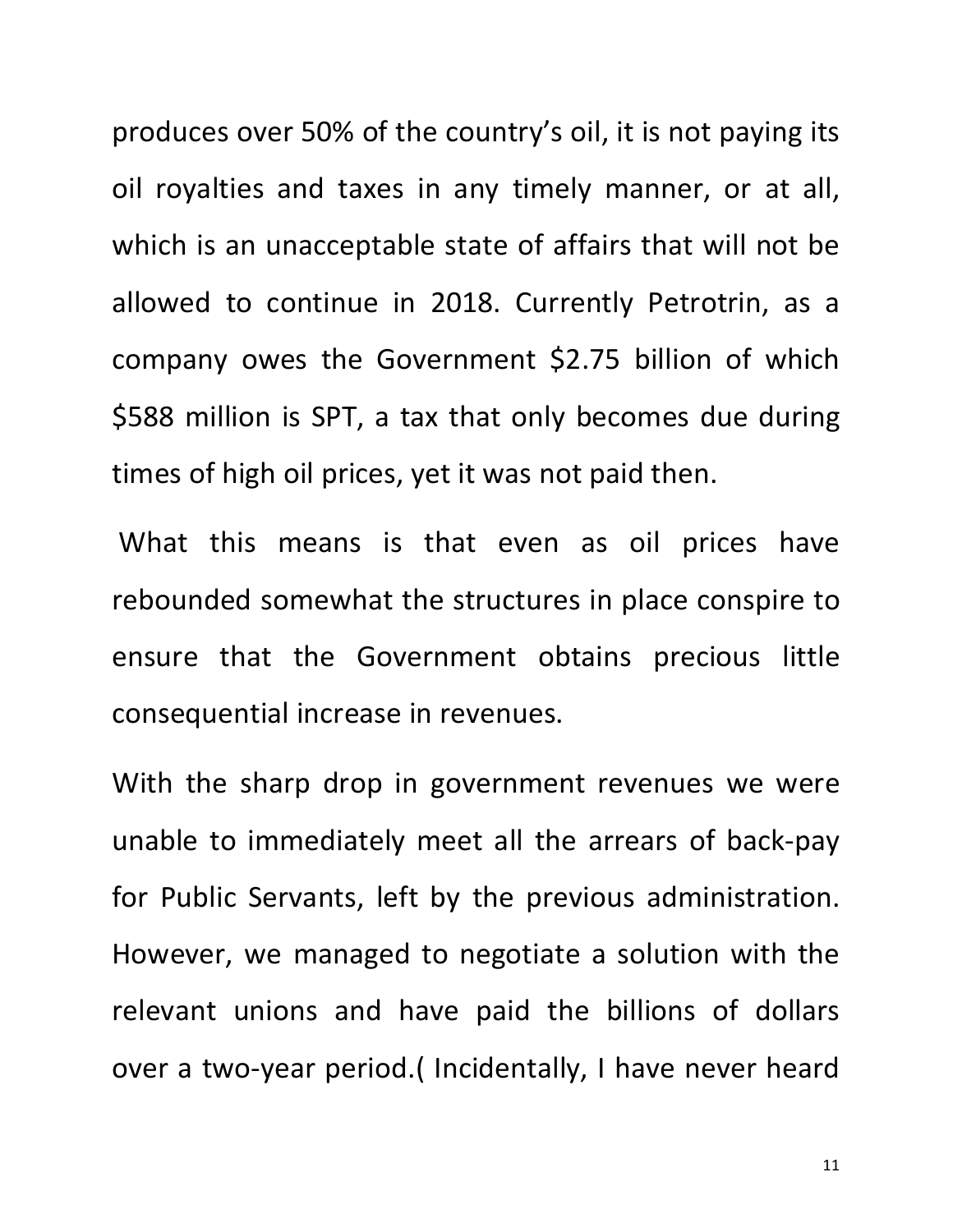this mentioned by a single labour leader, voices that are routinely condemnatory and accusatory where Government actions are concerned.)

In that first year, we met our budget financing commitments with the aid for some one-off revenues in the form of extraordinary dividends from state enterprises, and from asset sales. We also had the first ever drawdown from the Heritage and Stabilization Fund and relied upon the proceeds of a very successful US\$1 billion international bond placement.

For the fiscal year 2017 the Government announced a broader range of revenue measures including increases in the rate of income tax on chargeable incomes for individuals and companies in excess of TT\$1 million; the so-called "millionaire tax", increases in taxes on alcohol and tobacco and a 7% levy on online purchases.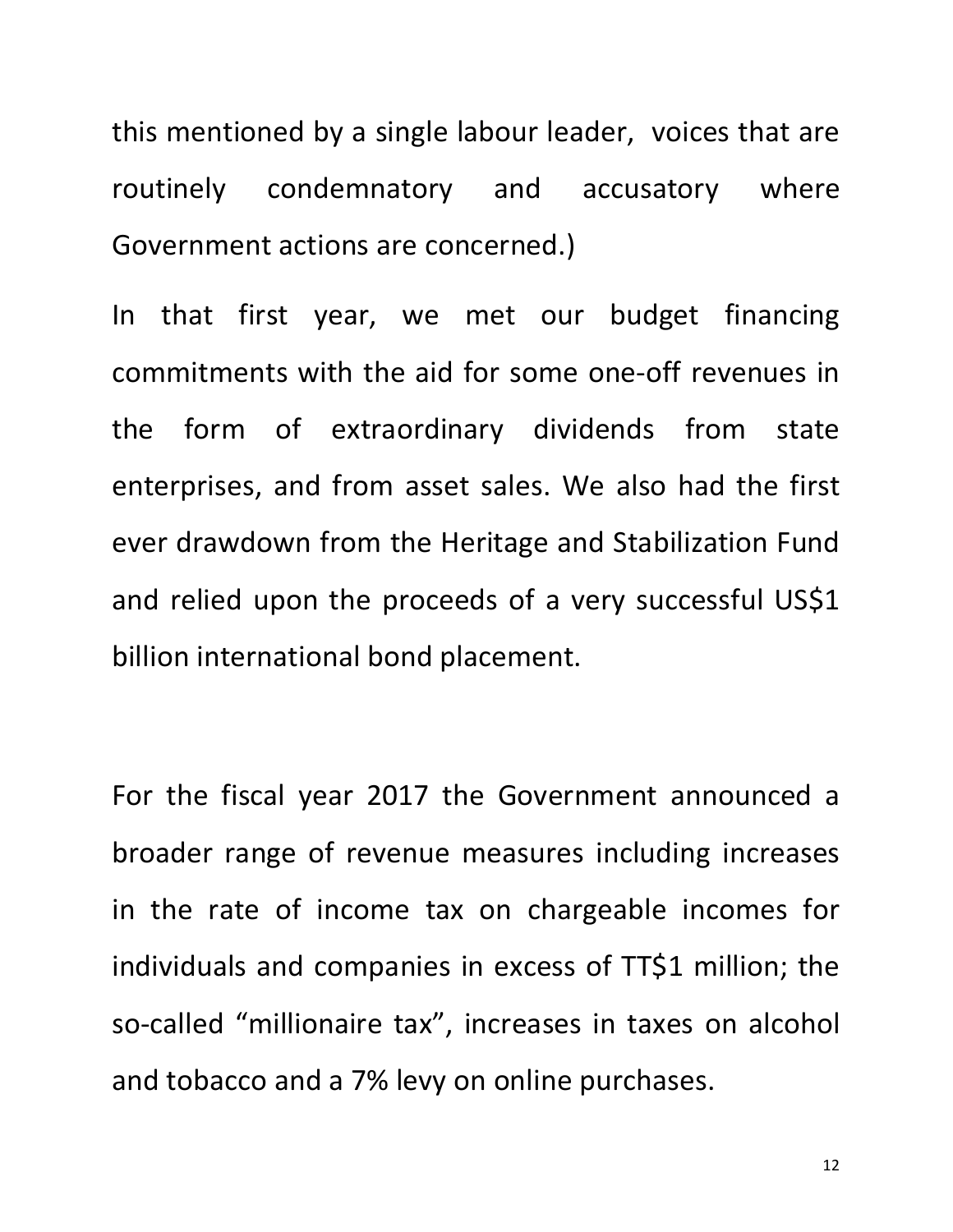Two other revenue initiatives that were announced in the 2017 Budget could not be implemented as proposed. Property tax faced legal and legislative challenges and a proposal to revise gambling and gaming tax legislation was held up in a Joint Select Committee of Parliament. However, we expect to make significant progress on these two items in 2018.

Expenditure measures contained in the 2017 Budget included the second phase of the reduction in the fuel subsidy, the revision of GATE, based on means testing, and further cuts in capital expenditure allocations.

Ladies and gentlemen, I wish to make it clear that I am fully aware of the impact of expenditure cuts on the macro and micro economy and the effect of these cuts on people. We know that it's tough on everyone but there are few better or painless options. We just have to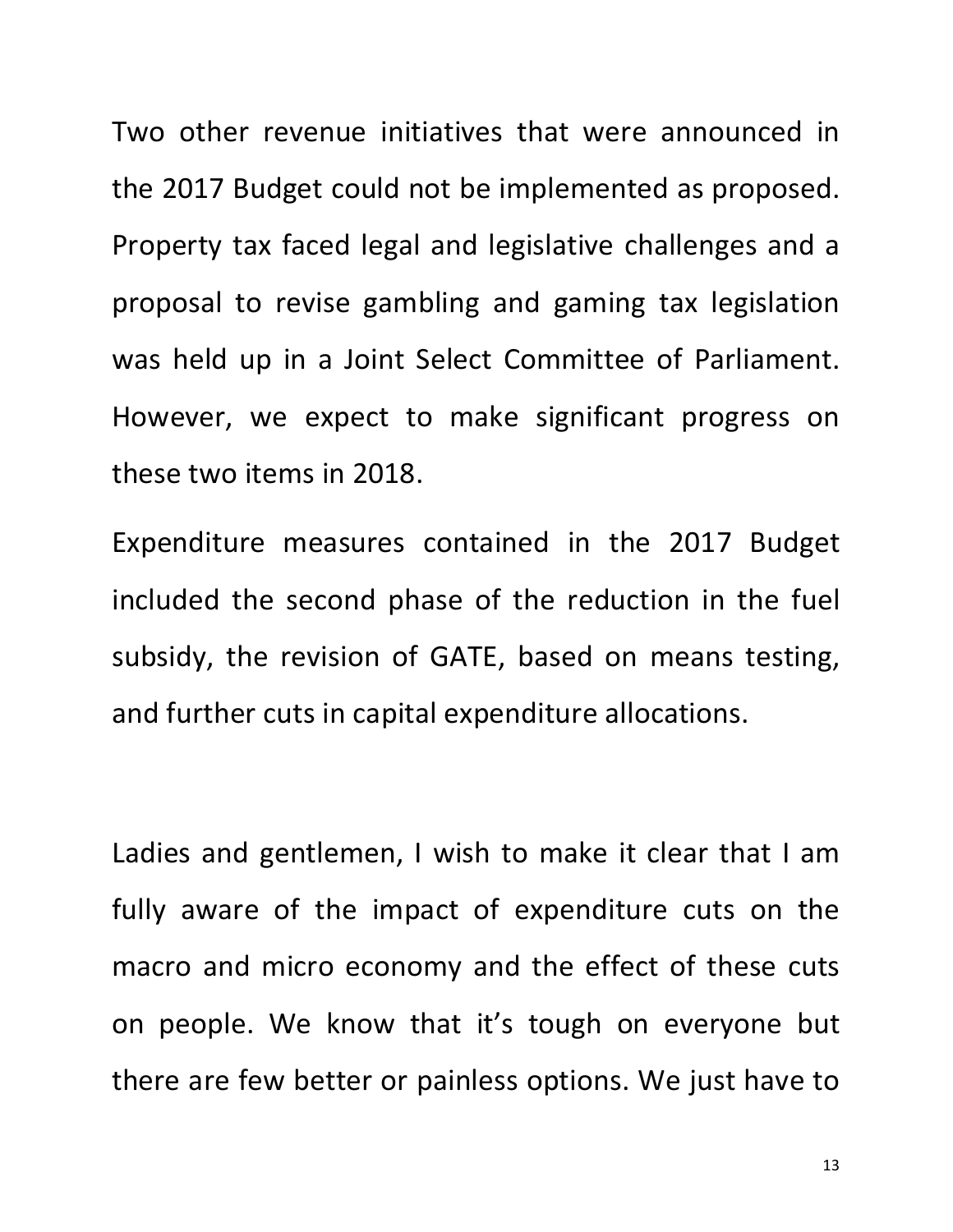take our medicine and work hard towards the cure that we are confident can be had.

However, through the reduction in fuel subsidies, streamlining of expenditure on goods and services, cutting out waste and unnecessary spending and rationalization of infrastructure investment, between 2015 and 2017, Government expenditure has been cut by 20 per cent. This sizable expenditure cut has had a significant knock-on effect on economic growth in the non-energy sector and to some extent, delays in making payments to contractors and suppliers. However, through it all, we have managed to fulfil our responsibilities in terms of essential payments, such as public sector wages and salaries, healthcare delivery, education, national security, pensions and social welfare benefits. With our careful and measured approach, we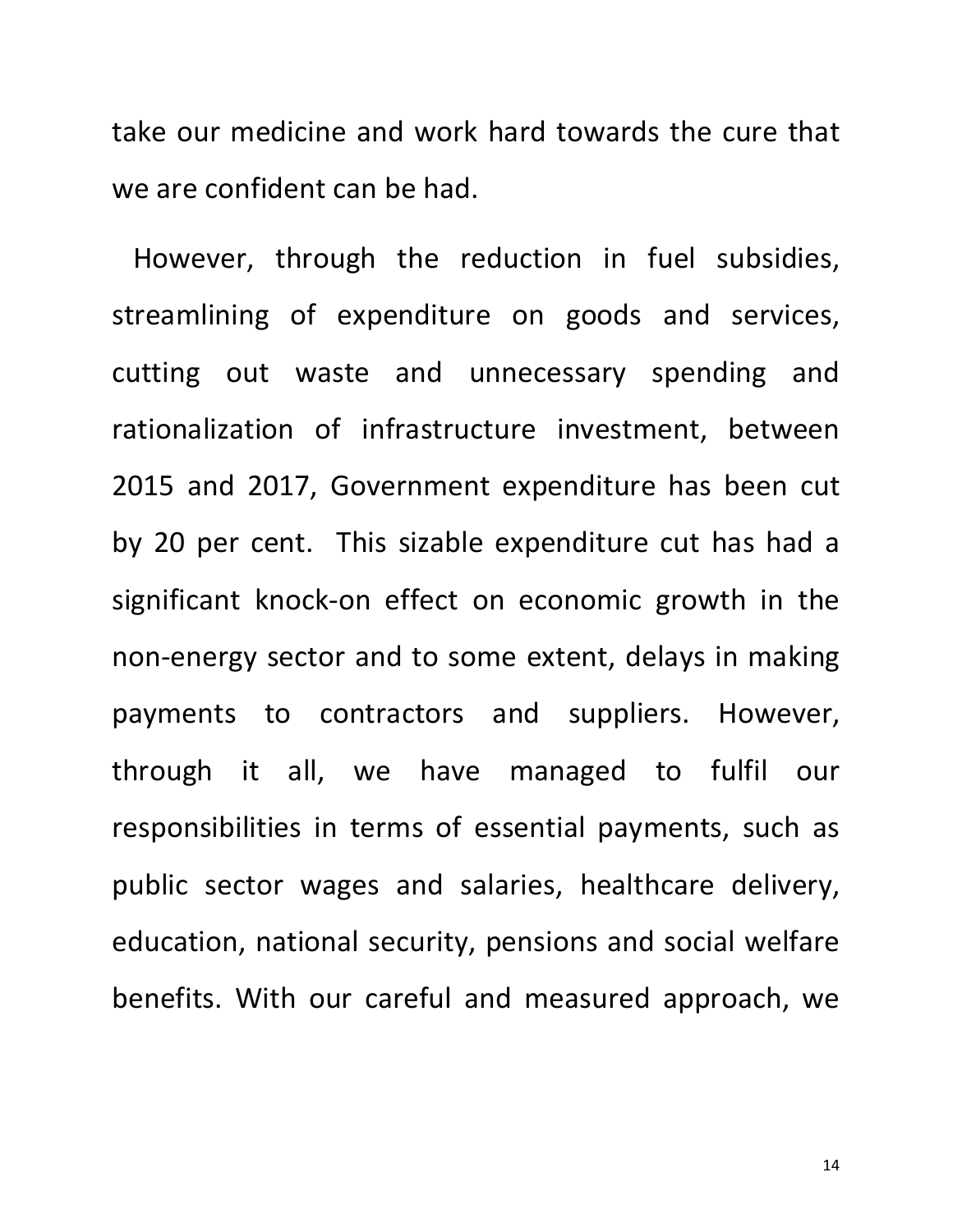have managed to keep our head above water and have the country running without social and economic chaos.

I want to assure you, however, that in making these expenditure cuts, your Government has sought as far as possible to focus on cutting out waste and inefficiency, maintaining a balance and protecting the most vulnerable and preserving jobs. We have also declared war on corruption in the public sector. To this end we have made significant progress in identifying white collar criminals and are tracking and holding to account individuals and entities that made "fast and loose" with the public trust and public monies. A few of them are already on their way to the courthouse to answer for their dastardly actions.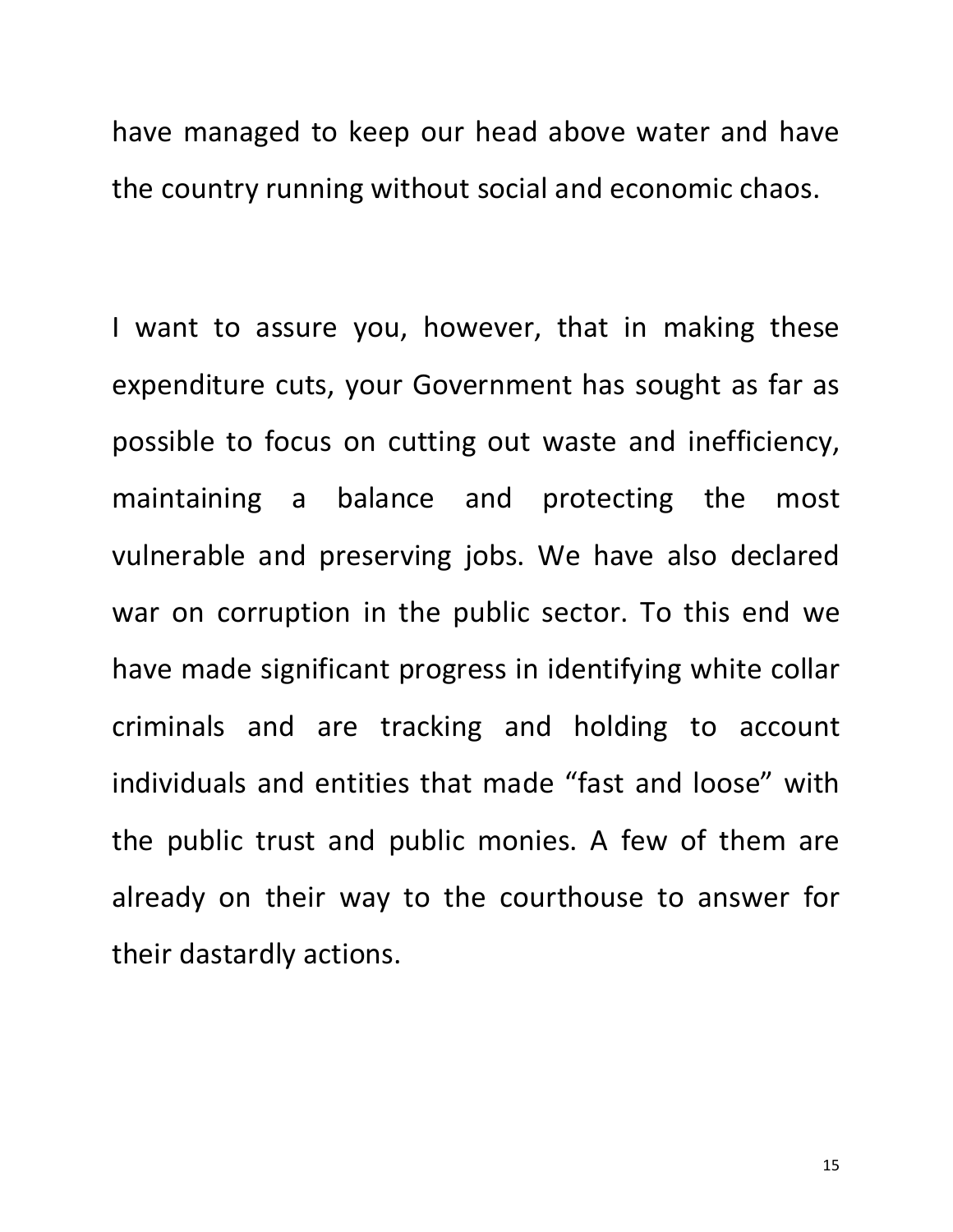In April 2017, following upon our sudden change of fortunes, the international rating agencies, Moody's and Standards and Poor's each downgraded Trinidad and Tobago by one notch. Moody's downgrade was to a sub investment grade of Ba1, while Standards and Poor's rating kept us at an investment grade of BBB+. This unavoidable development had the additional negative of having us become liable to repay a \$100 million USD debt, immediately. Difficult as that was, we were able to comply so as to stave off even graver consequences.

The level of public debt, at about 62 per cent of GDP is now considered to be at the high end of the range for a country rated as investment grade. While our level of foreign debt, at around 15 percent of GDP is considered moderate, our debt profile is complicated by \$8.4 billion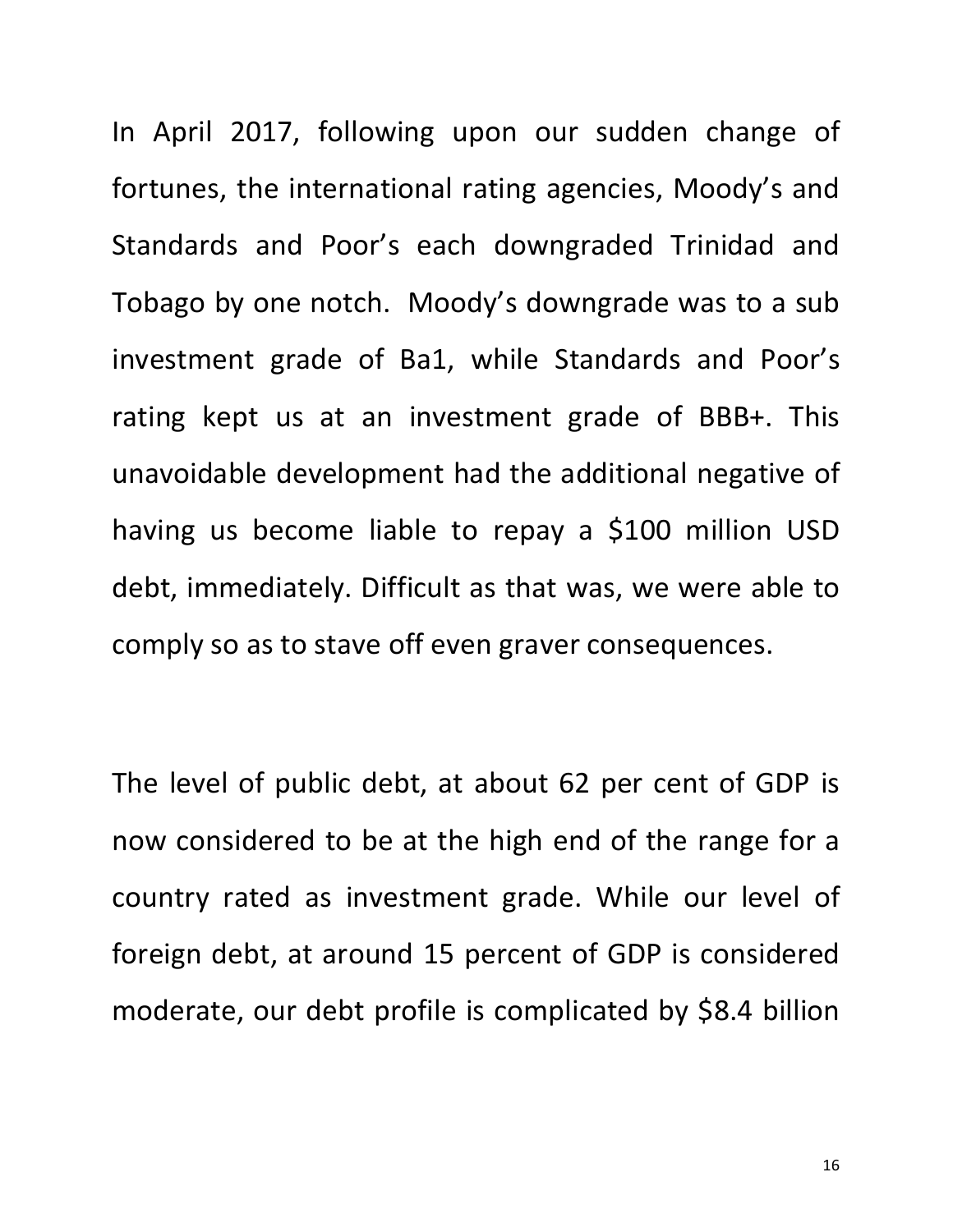stock of short-term debt, engaged in by the previous Government. 

Our public debt service payments, at over TT\$ 7 billion per year are also considered high in a total national expenditure package of around \$52 billion. This means that scarce resources that should be allocated for productive investment, capital development and social programs are now being consumed in debt service for loans, some of which were of dubious value.

This Government has taken stock of the poor approach to debt management that existed, and is now ensuring that new loans are in the longer-term maturity range. We have also accessed new sources of funding from multilateral agencies such as the Corporacion Andina de Formento (CAF) and the IDB and as difficult as the situation is, we have managed to stay within our public debt target of 65 per cent of GDP over the medium term.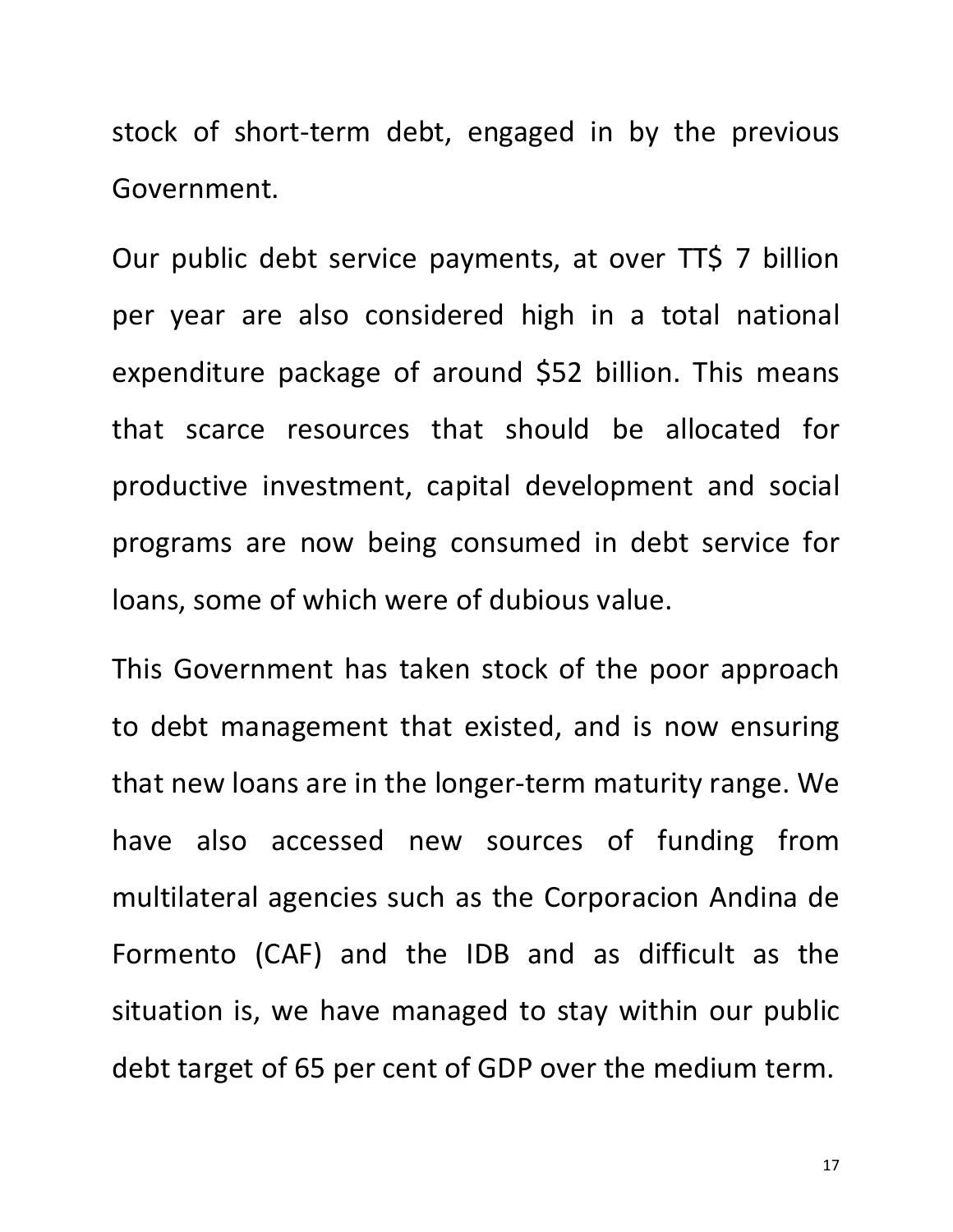We know that additional measures are needed over time to deal with this major external shock. But the Government also has the responsibility to take into account how much the society could bear at any given time. And that is why we have decided to use some of our fiscal buffers, such as the Heritage and Stabilization Fund, for the purpose they were intended, and to spread out the adjustment over a period of time.

The 2018 Budget saw a virtual end to fuel subsidies, the introduction of a 35 per cent corporation tax rate for banks, the introduction of 12.5 per cent royalty for Petroleum Companies and higher taxes for the gambling industry. All of this was in keeping with our policy that everyone must share in the burden of adjustment, each according to his ability to contribute.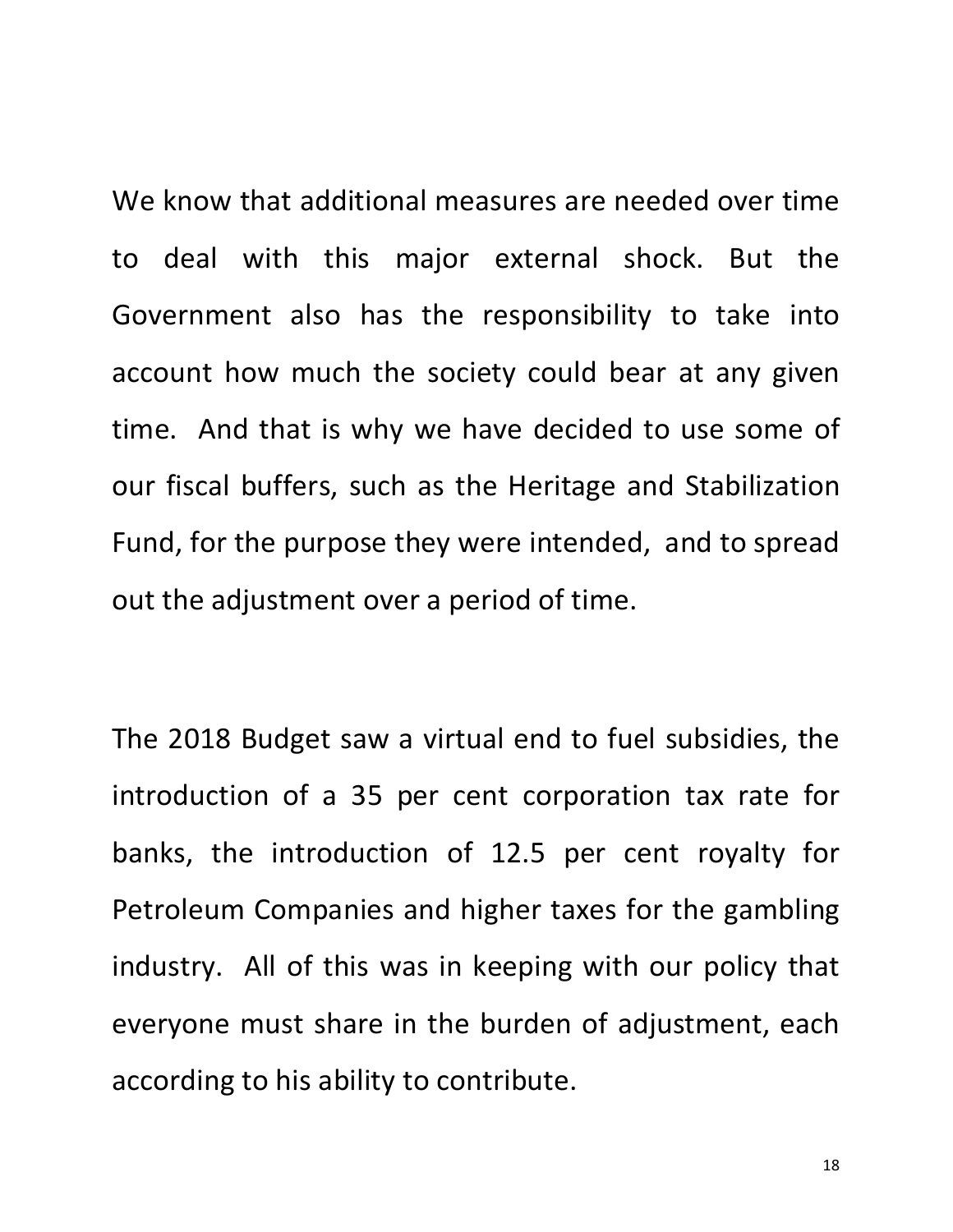The Government is also working assiduously to complete the legislative and other formalities that are needed to start the implementation of the property tax and the introduction of the much-needed Revenue Authority. We are thus confident that barring another external shock this comprehensive revenue generation package and continued expenditure restraint will lead to a significant reduction in the overall deficit as we go forward.

Fellow citizens, there are two fallacies about our Government's approach to economic policy-making, that are being propagated that I would like to debunk at this juncture. The first is that the adjustment is being borne disproportionately by the lower income groups. This is obviously incorrect and nothing more than political posturing on the part of some and deliberate misinformation on the part of others.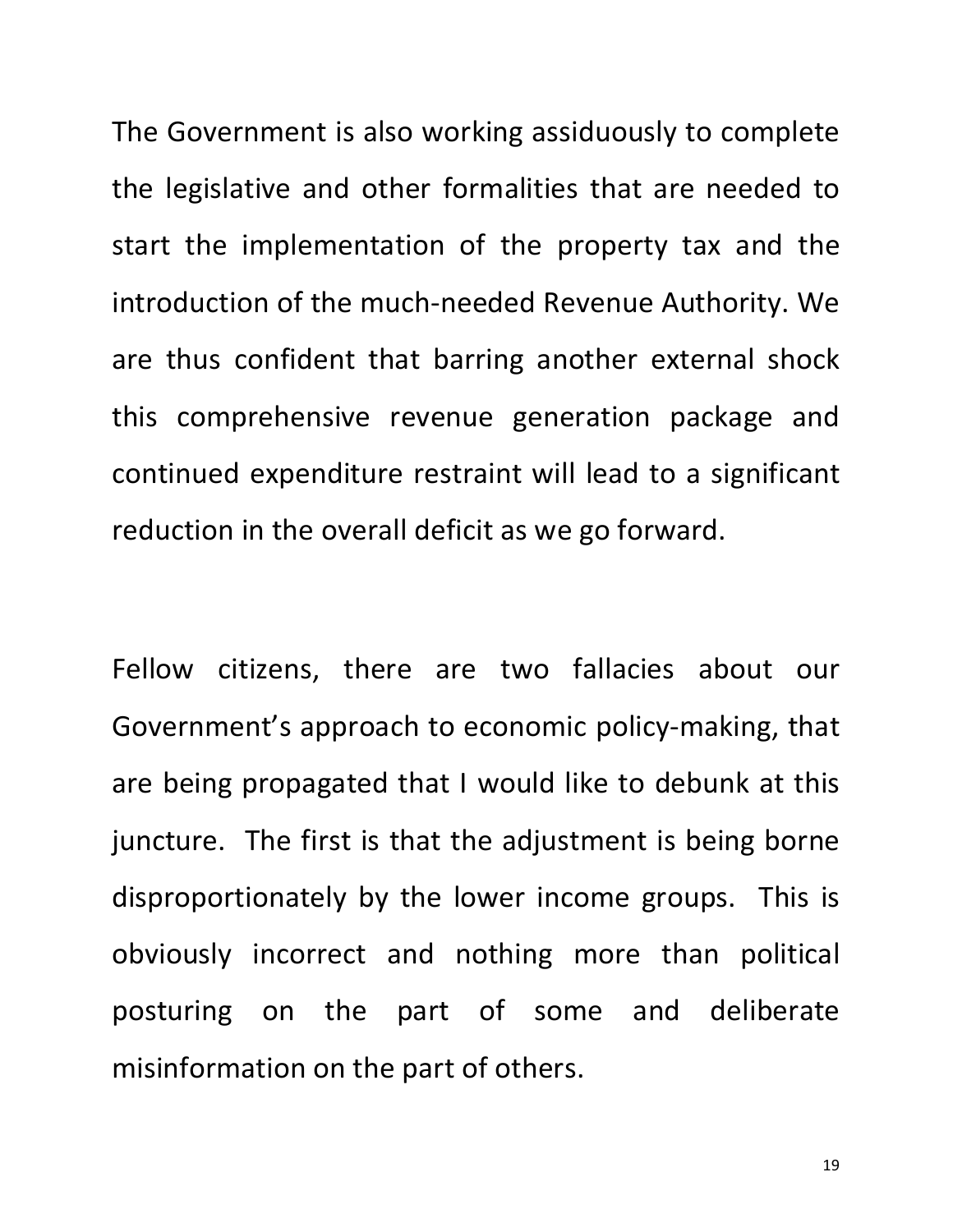The facts are that the Government has taken great pains to ensure that the burden of adjustment is widely spread and that measures are always put in place to ease the impact on the poor. Let me quote just a few of these examples.

- In the 2016 budget, the personal income tax allowance was increased from \$60,000 a year to \$72,000 a year. This allows an estimated 59,000 lower income workers to escape the income tax net and provided additional income to those earning under \$6,000 per month. In contrast, the income tax rate for individuals and corporations with taxable income in excess of \$1 million was increased from 25 per cent to 30 per cent.
- Basic food commodities that comprise a large share of the budget of the lower income groups continue to be VAT exempt.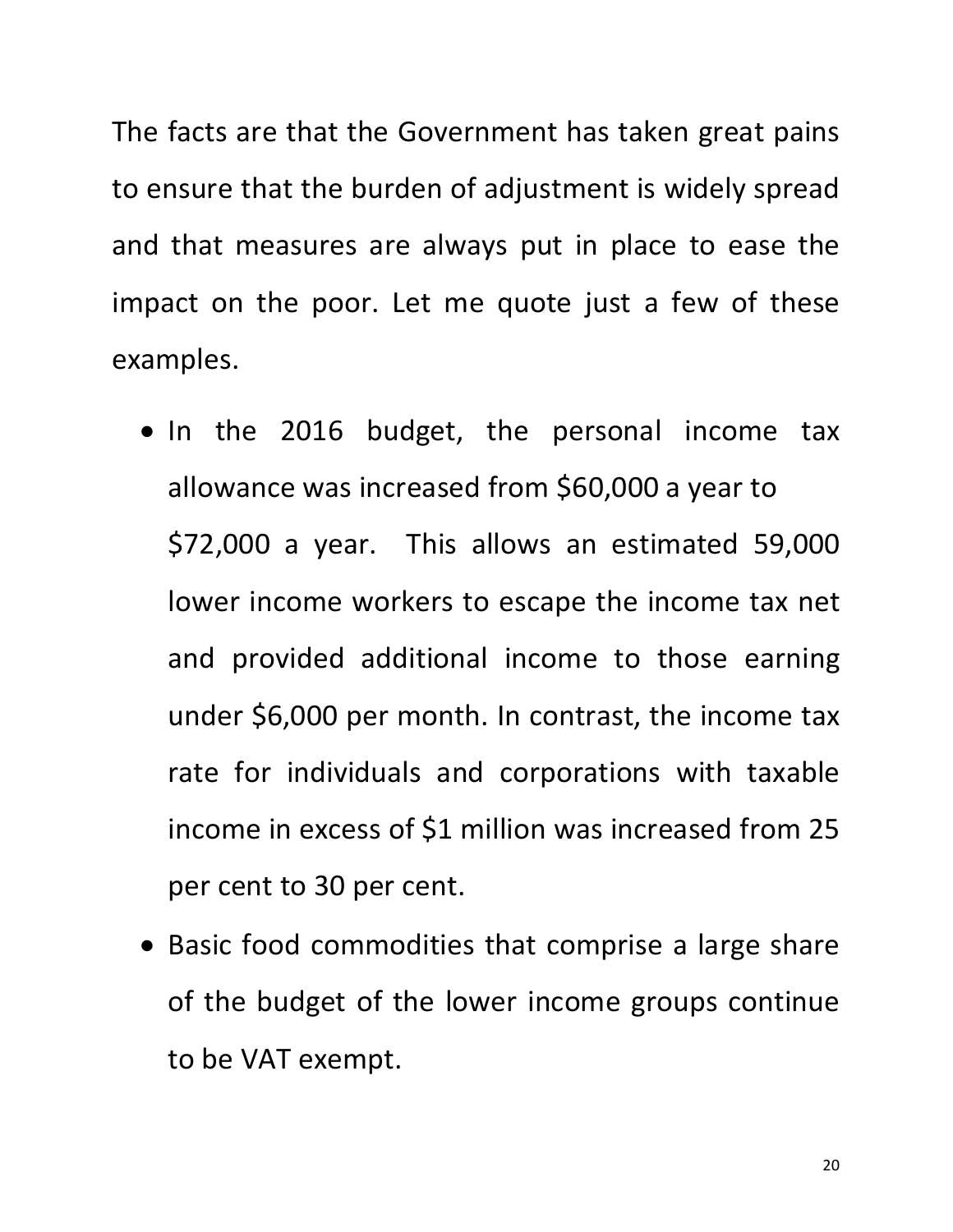- The changes to the GATE Programme which are based on means testing continue to favour lower income groups. Thus, for example, students whose monthly family income is \$10,000 and below continue to enjoy free tertiary education; those with monthly family incomes between \$10,000 and \$30,000 pay 50 per cent of tuition fees while those monthly family incomes that exceed \$30,000 receive no GATE subsidy.
- Medical supplies for chronic ailments continue to be available as a great relief through CDAP.
- The Government continues to hugely subsidize electricity and water rates, air and sea transportation and mortgages for low income houses constructed under government programmes.

It is to be noted that some taxi fare increases are far larger than warranted by the increase in the diesel price.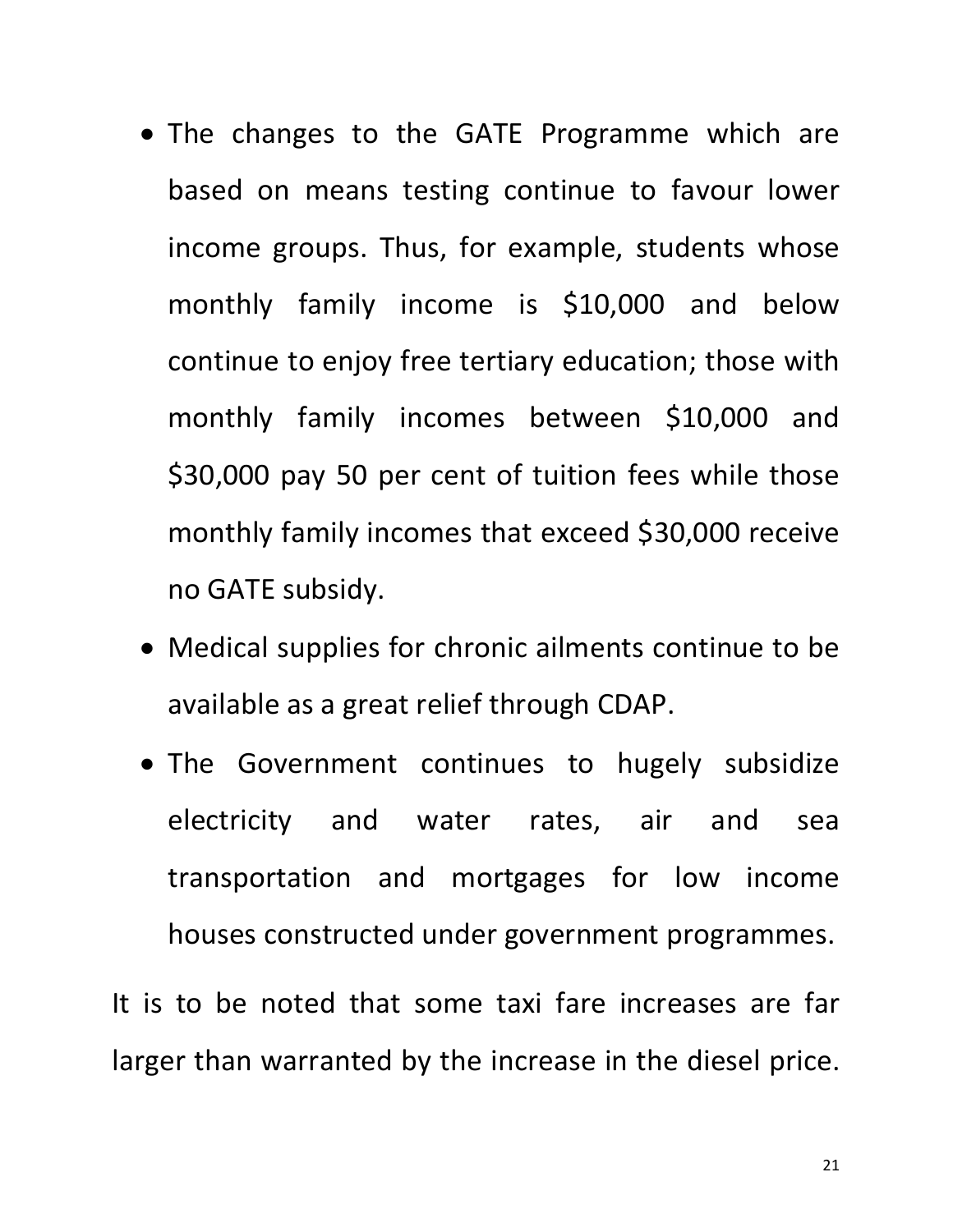I would hope that the consumers are not being exploited particularly when one takes account the fact that maxitaxi owners continue to enjoy waivers from VAT, import duties and motor vehicle taxes on the purchase of their vehicles.

What is not acceptable is that some maxi-taxi operators, using low-priced CNG, have increased their fares in step with diesel powered maxis, even though the price of CNG has not been increased.

The second fallacy being peddled by some Opposition critics is that an adjustment programme is not really needed at all and that the money is available to continue the spending levels to which we have become accustomed.

Fellow citizens, the truth is that a hydrocarbon dependent economies like us are going through radical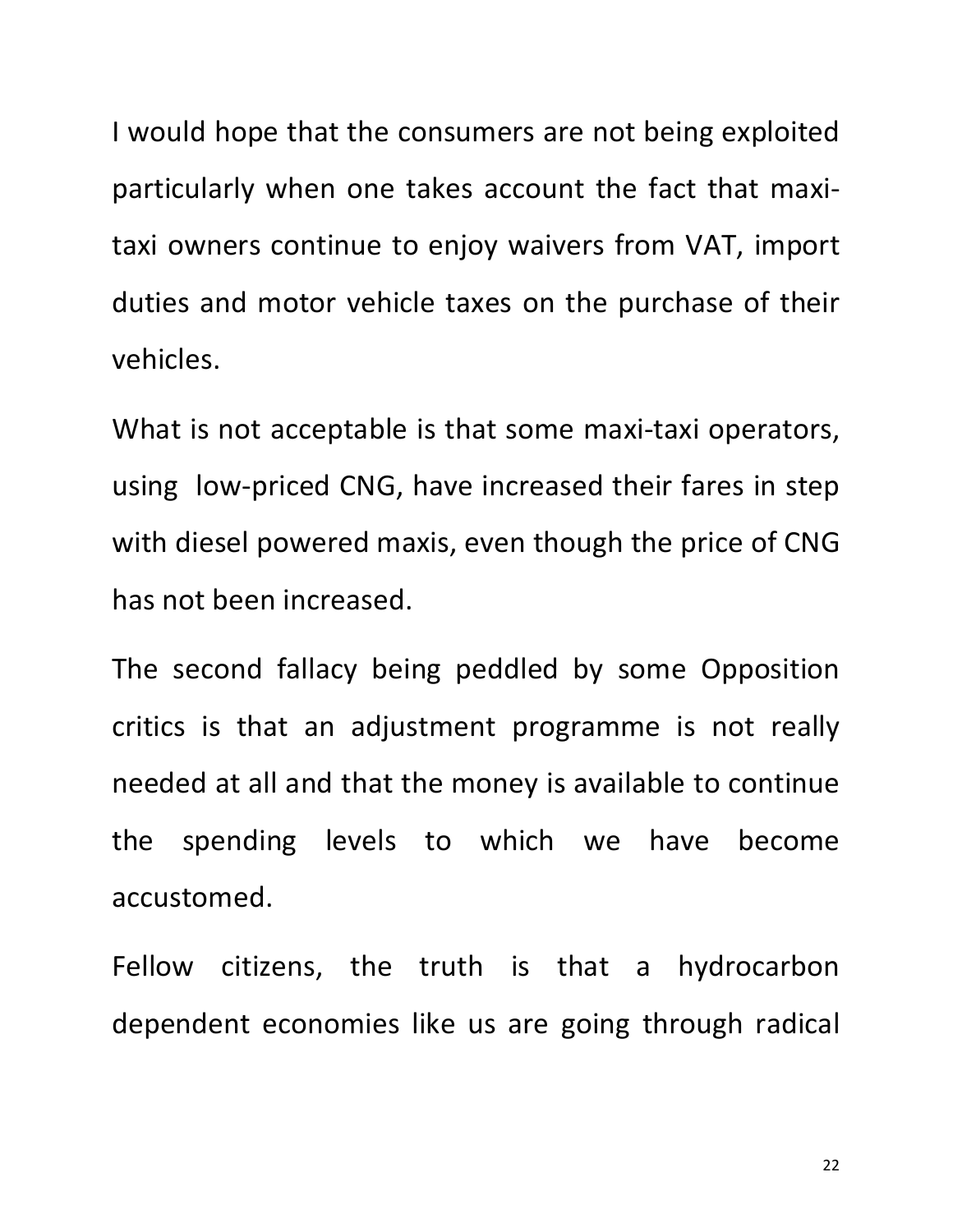adjustment exercises. For example, notwithstanding their considerable wealth and sizeable buffers

For example, the Gulf Oil countries have more than US\$ 1. 3 trillion in Sovereign Wealth Funds, yet the ongoing period of low oil prices is serving as a catalyst for a whole series of reforms in these oil-dependent countries of the Middle East.

The United Arab Emirates is involved in a strategic roadmap aimed to help chart a direction "in a world of US\$ 30 oil". Analysts interpret this step as a message from the country's government to its population that economic reforms, including painful and unpopular ones, would be necessary to maintain sustainable economic growth over the medium to long term.

The UAE government has already started with a number of cost-saving measures, including the restructuring of the National Oil Company involving streamlining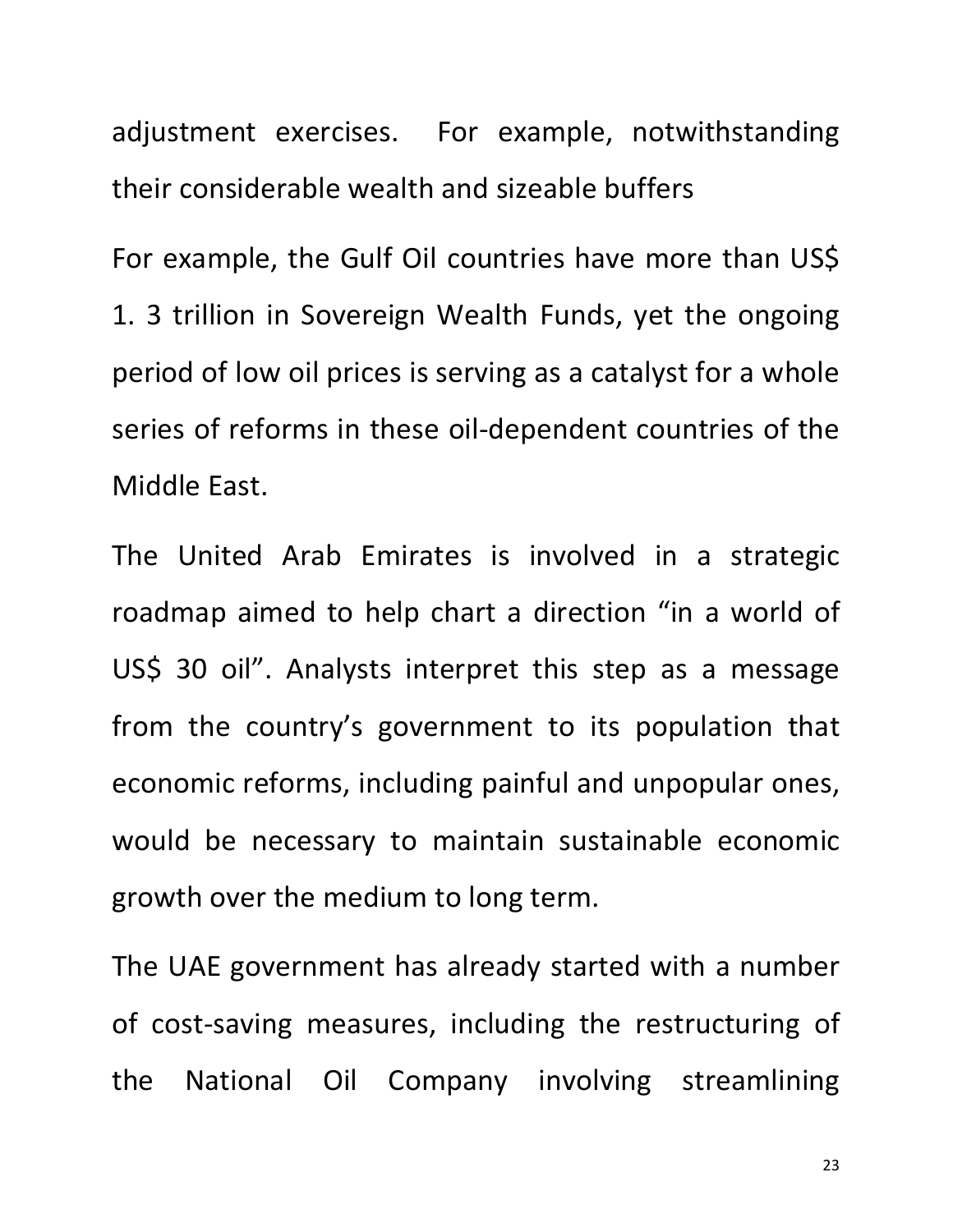operations and job cuts and the announcement of value added tax for the first time on many consumer goods.

Other countries in the Middle East, such as Oman, Qatar, Bahrain and Saudi Arabia have also begun to increase the price of fuel and reduce basic subsidies across the board.

The naked truth is that for a small hydrocarbon-based economy like Trinidad and Tobago, fiscal adjustment and economic diversification are no longer just options; they are essential requirements for long term growth and stability and I daresay, survival.

Ladies and Gentlemen, this Government is very committed to work towards overall fiscal balance by 2021, through continued prudent expenditure management combined with additional non-energy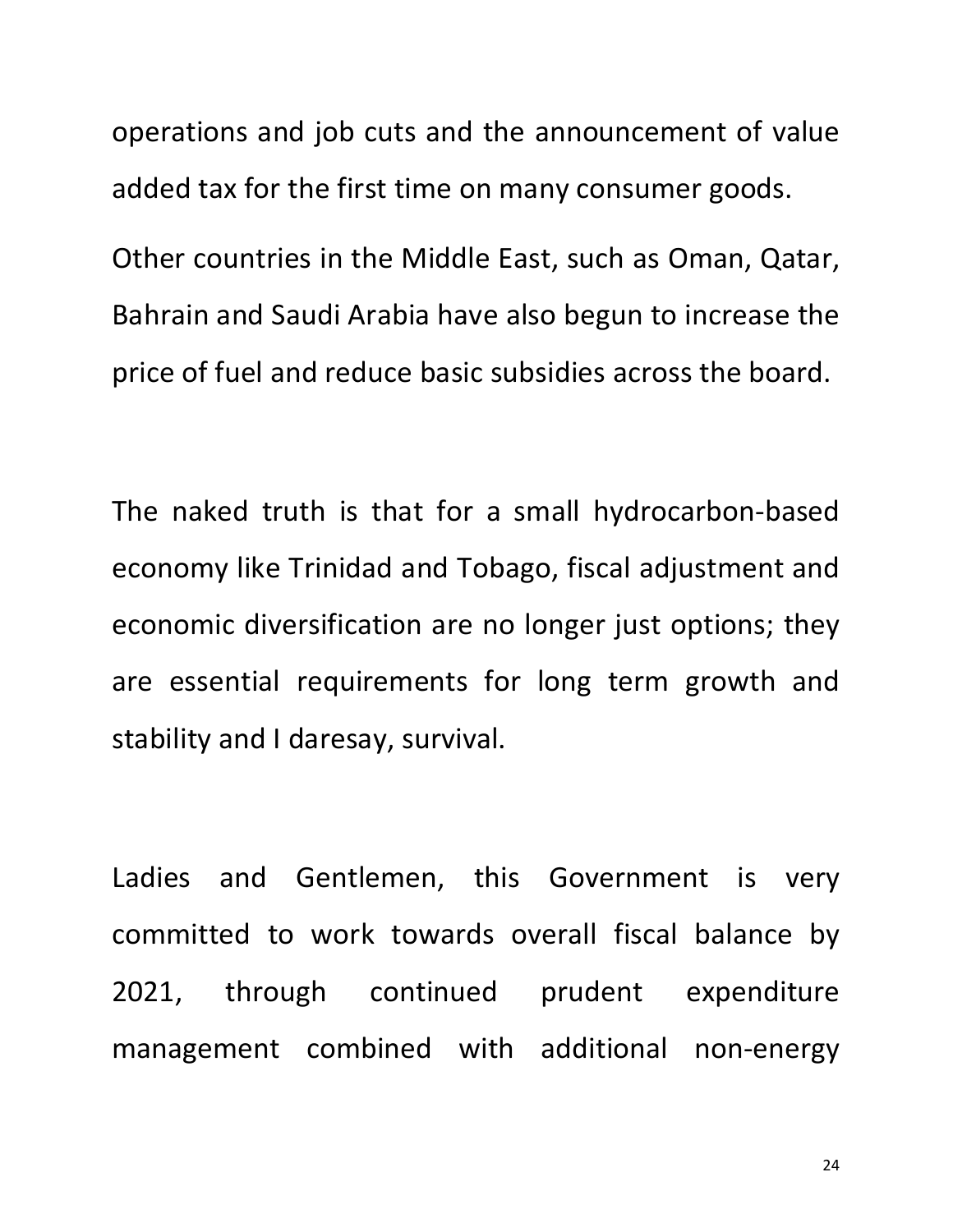revenue mobilization efforts and economic diversification. We must strive to achieve this balance as we cannot continue to operate with large fiscal deficits for much longer. Simply put, we cannot continue to spend more than we earn. We cannot borrow our way out of this situation. We have a limited amount of assets that can or should be sold to meet expenses.

It is said that necessity is the mother of invention and it often forces us to become innovative and this Government is thus very open to walking new pathways. Take, for example our new Housing initiative. The Government currently lacks the funding to construct houses at the rate that we did in the past. But we are committed to providing affordable housing to as many people as possible. So, what have we done? We have developed a policy where we are encouraging the private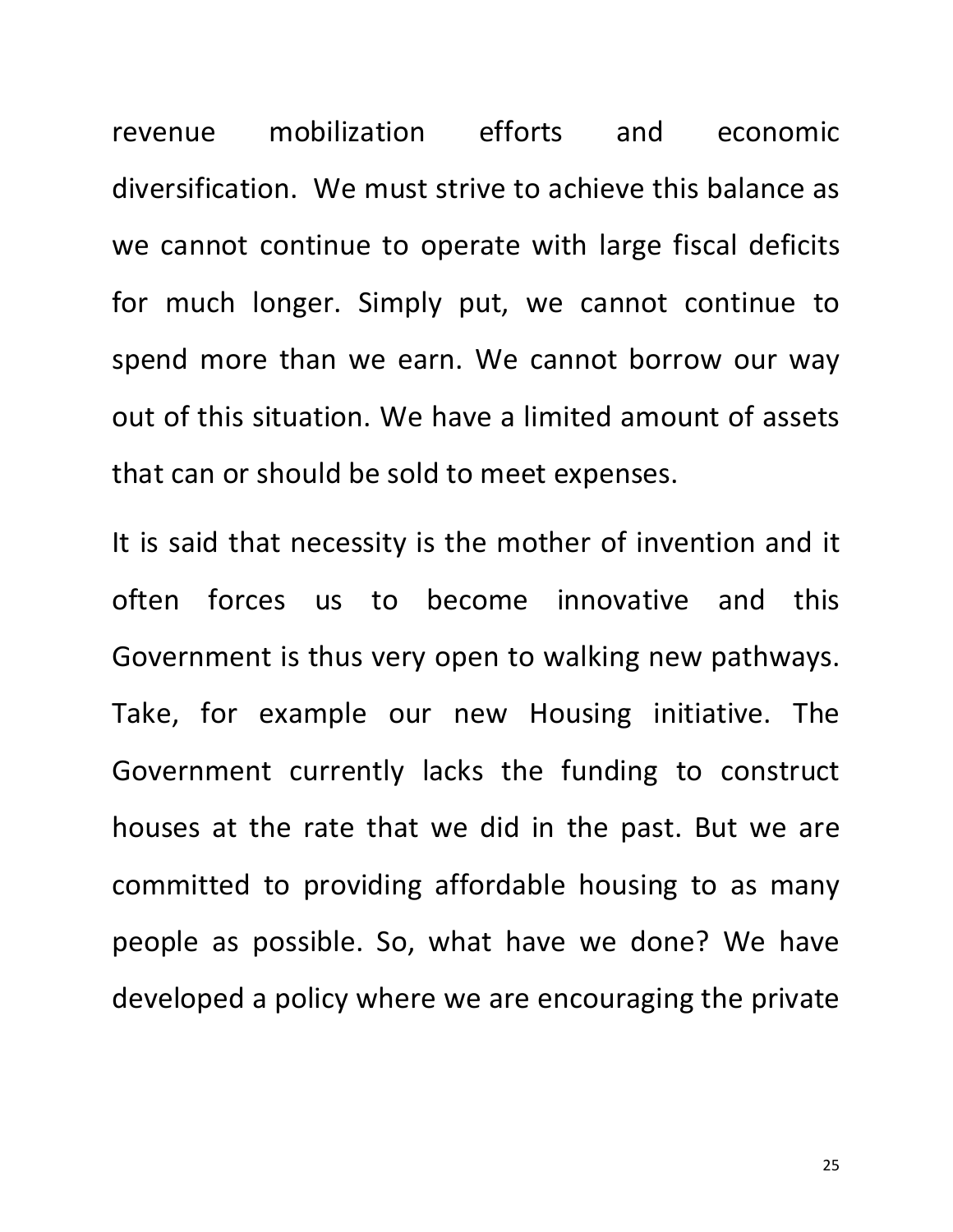sector to get involved in the financing and construction of public housing.

Housing units built to the Government's specifications and at affordable prices will be the subject of a grant of up to \$100,000 for each completed unit that is sold to applicants on the HDC's database. The HDC has already reported Private Sector expressions of interests in 2600 units at 14 locations, nationwide, from Malabar to Moruga, from Caura to Corinth.

In this way, the Government's scarce resources can be re-focused on the provision of more rental accommodation and low-cost housing while the private sector focuses on middle income housing, a win-win for everyone.

In the same vein, while our PSIP has been short on financing, many are surprised at how much we have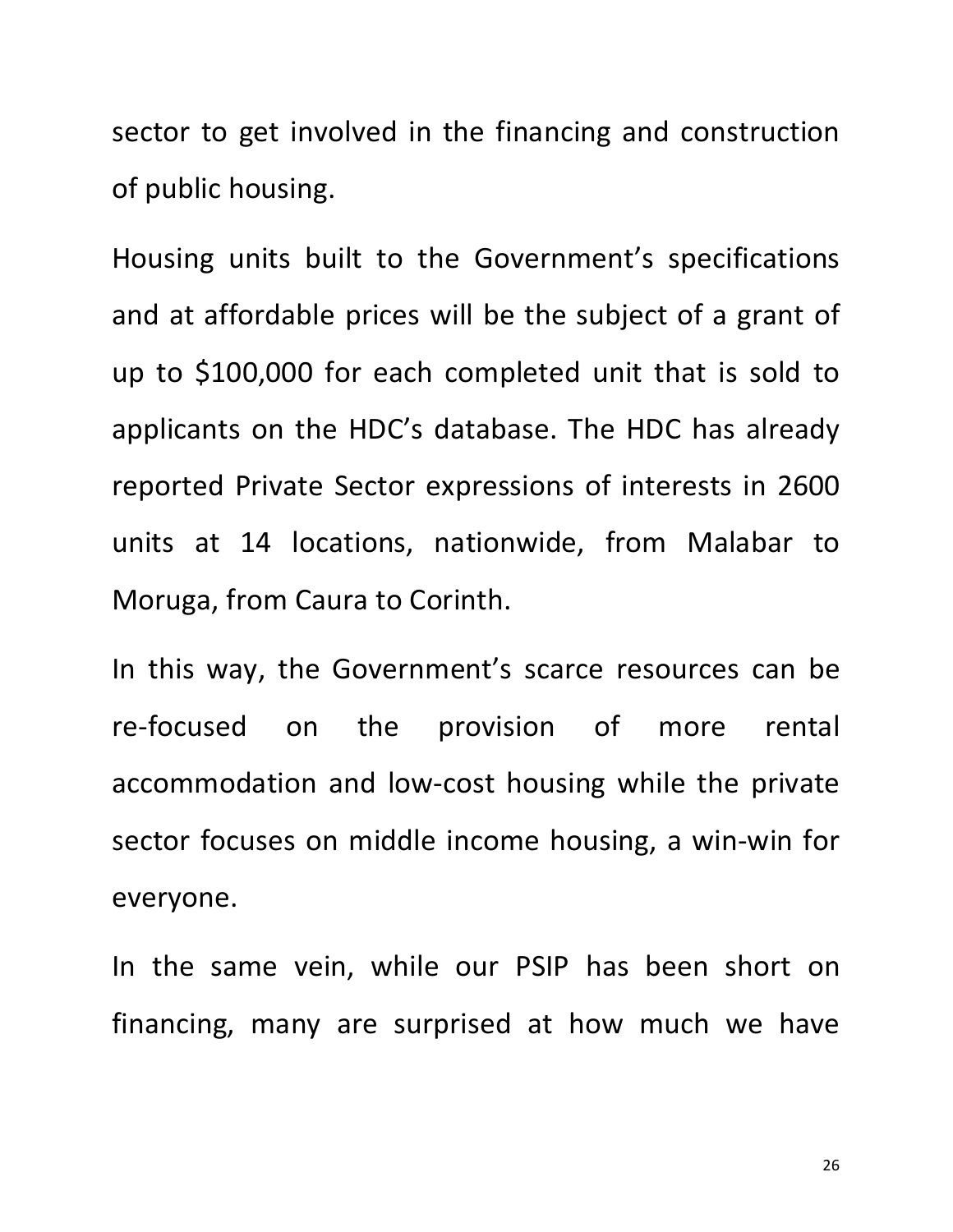been able to accomplish through careful planning and by reducing waste and corruption.

Ladies and Gentlemen, the Government is reasonably confident that the economy will begin a slow recovery in 2018. This would initially be based on a strong turnaround of the energy sector, as several new gas projects come on stream. The housing and infrastructure projects will provide many jobs and the much needed additional stimulation of the economy.

The Government is committed to aggressively pursue all available solutions to solve the gas supply challenge in the shortest possible timeframe.

We opened 2017, without a settled price for new gas in the industry and this had the effect of dampening investment initiatives in our major areas of gas production.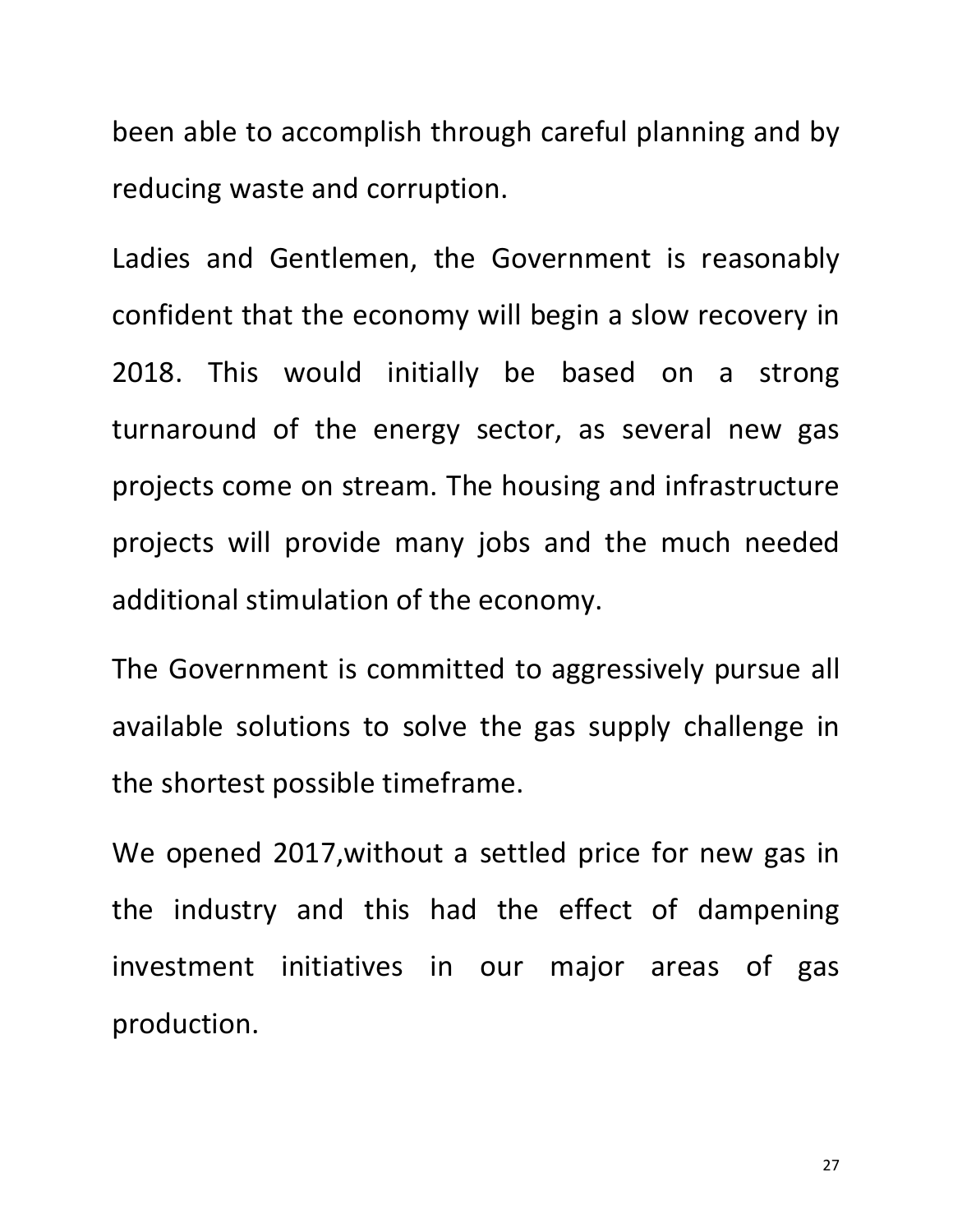My visit to Houston in late march brought the negotiating parties to a point where an agreement was reached between NGC and BP our main producer, as well as EOG.

This agreement not only had a ripple effect throughout the industry but it immediately cleared the way for a  $$10$ bullion USD investment programme over the next five years.

This activity commenced immediately in 2017 and is the main driver in what is now a very buoyant drilling and production programme.

The Country should be aware of the progress between Venezuela and the Government of Trinidad and Tobago. By way of update, A Heads of Agreement was signed by President Maduro and myself in December 2016 and as a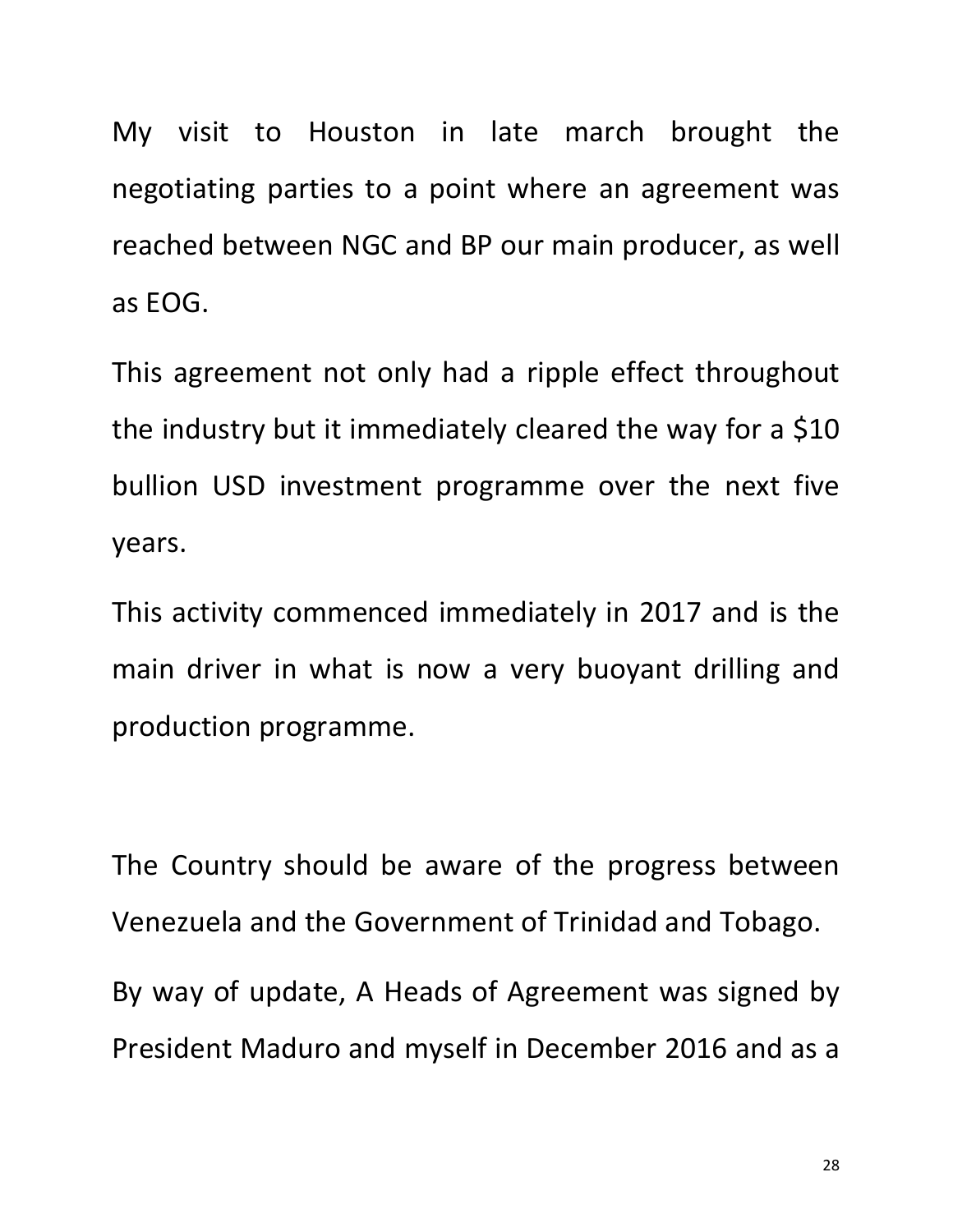result the relevant State Enterprises of both countries signed cooperation agreements in March 2017 and we are very close to the final sign offs of a Gas Sales Agreement which will clear the way for operations of a pipeline from the Dragon fields to the existing Hibiscus platform, involving PDVSA, NGC and Shell.

On completion of this historic bilateral development the way will become clear for immediate access to 150m scf of much needed gas for the sustenance of our industrial plants in Pt Lisas.

Petrotrin has contributed significantly to the growth and development of Trinidad and Tobago but is now in need of fundamental restructuring, which cannot be put off any longer. A Cabinet-appointed Committee and a new Board conducted various reviews of Petrotrin's operations and identified many structural problems; such as an unwieldly operational structure and poor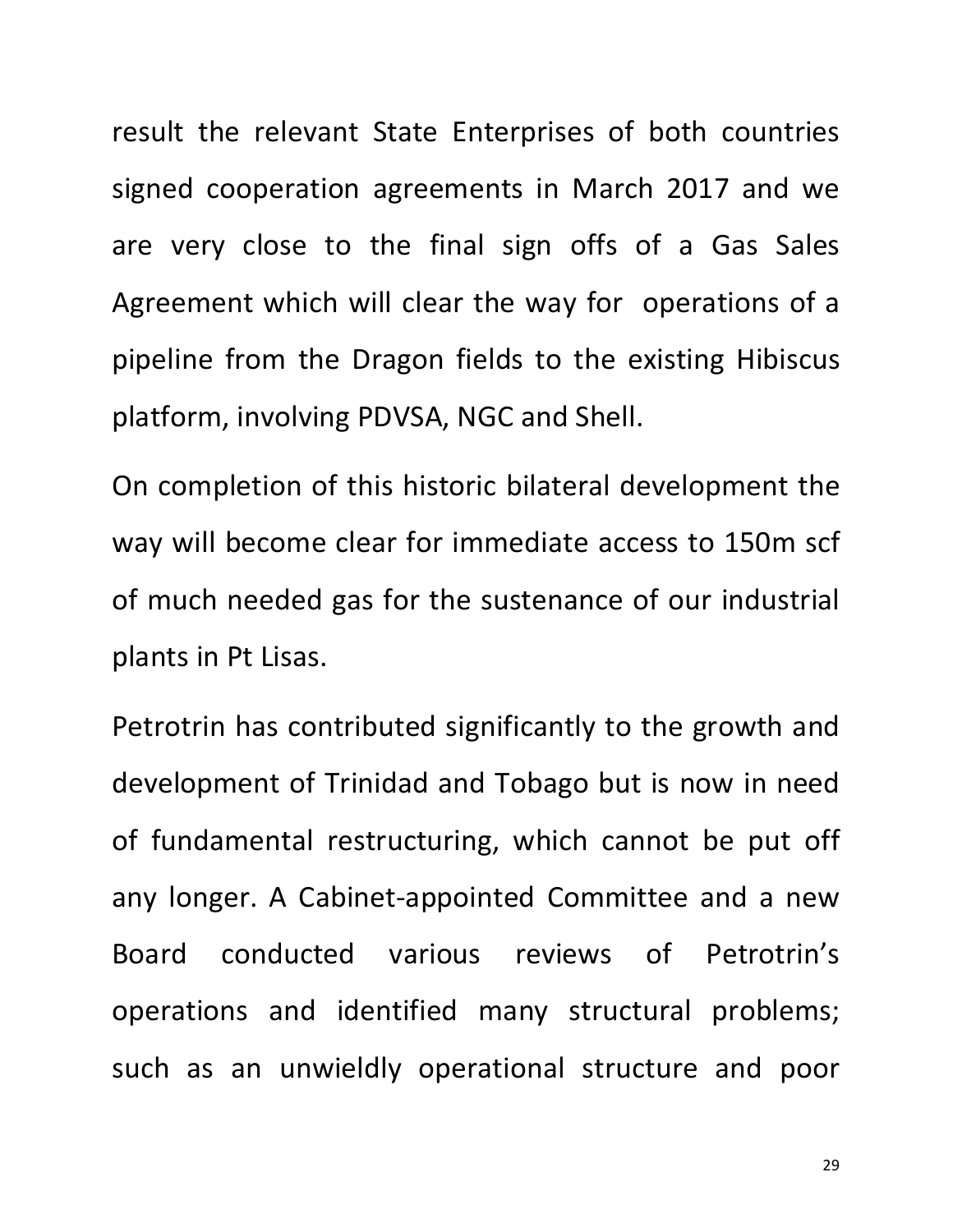governance; declining crude oil production; declining productivity; escalating manpower costs; steadily increasing maintenance and capital costs; low refinery margins and poor asset quality.

These financial and operational reviews indicate that if we do nothing then the company stands to make losses of approximately 1.5 billion USD over the next five years going forward alongside huge risks from aged and dangerous infrastructure.

A combination of these components with a 50% per cent decrease in the company's revenues; a negative net working capital position, has forced the Company to resort to government-guaranteed revolving credit facilities to assist in the purchase of imported crude which is refined, at a continuous loss.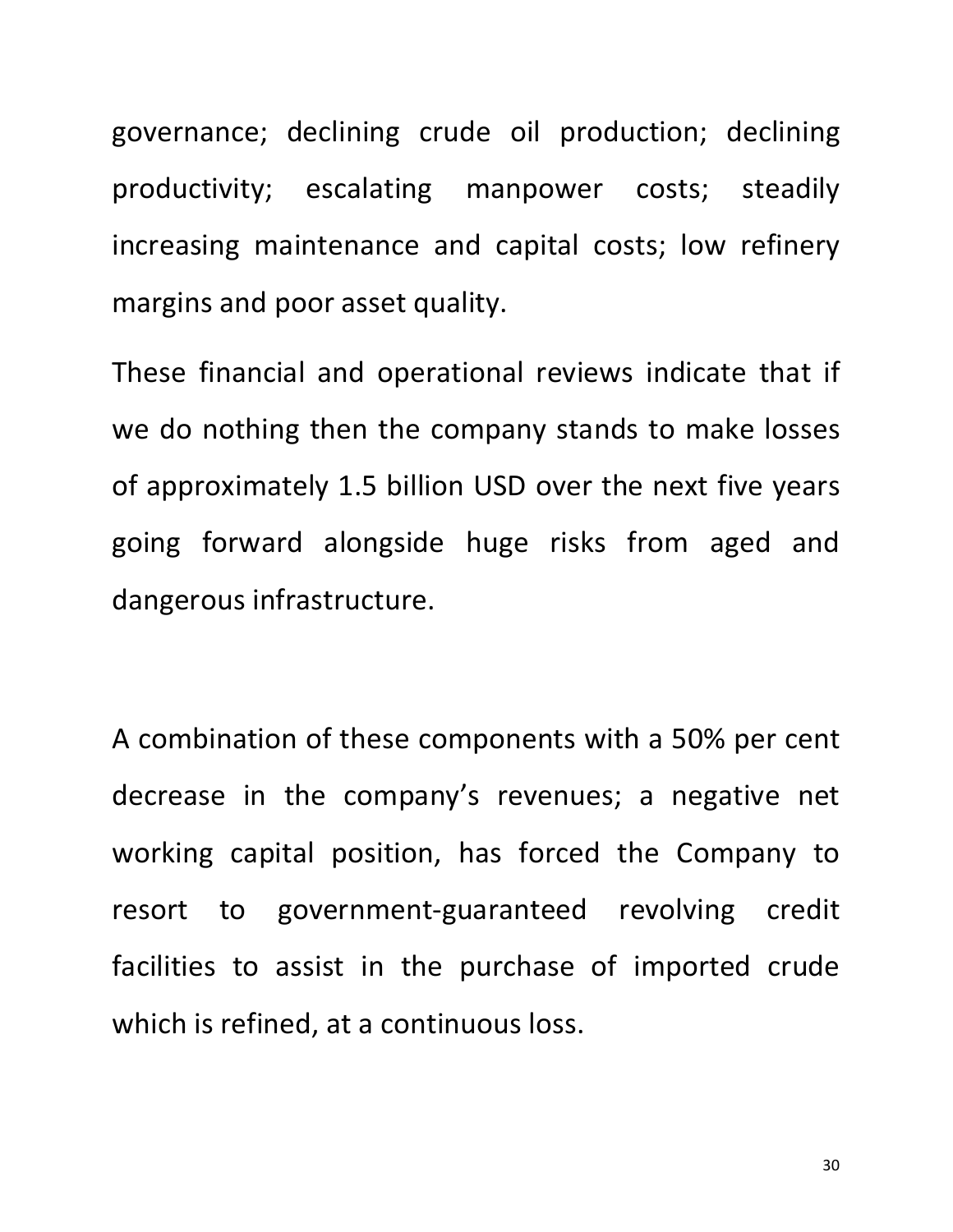Petrotrin's debt burden now stands at close to TT\$15 billion which includes two large USD loans (for US\$ 850 million and US\$750 million), which mature in 2019 and 2022 respectively.

Only last Wednesday the Cabinet received a series of specific presentations from the new Board to address Petrotrin's many challenges in order to ensure its longterm sustainability. It is our intention to fix Petrotrin's problems once and for all in 2018, so that the company can service its debt and taxes thereby contributing to Government's revenue and the country's development in the way that it should as well as providing job security for an adequate quota of high performing employees.

I come now to a thorny issue which has crossed over three administrations. I refer to the resolution of the CL Financial/Clico matter.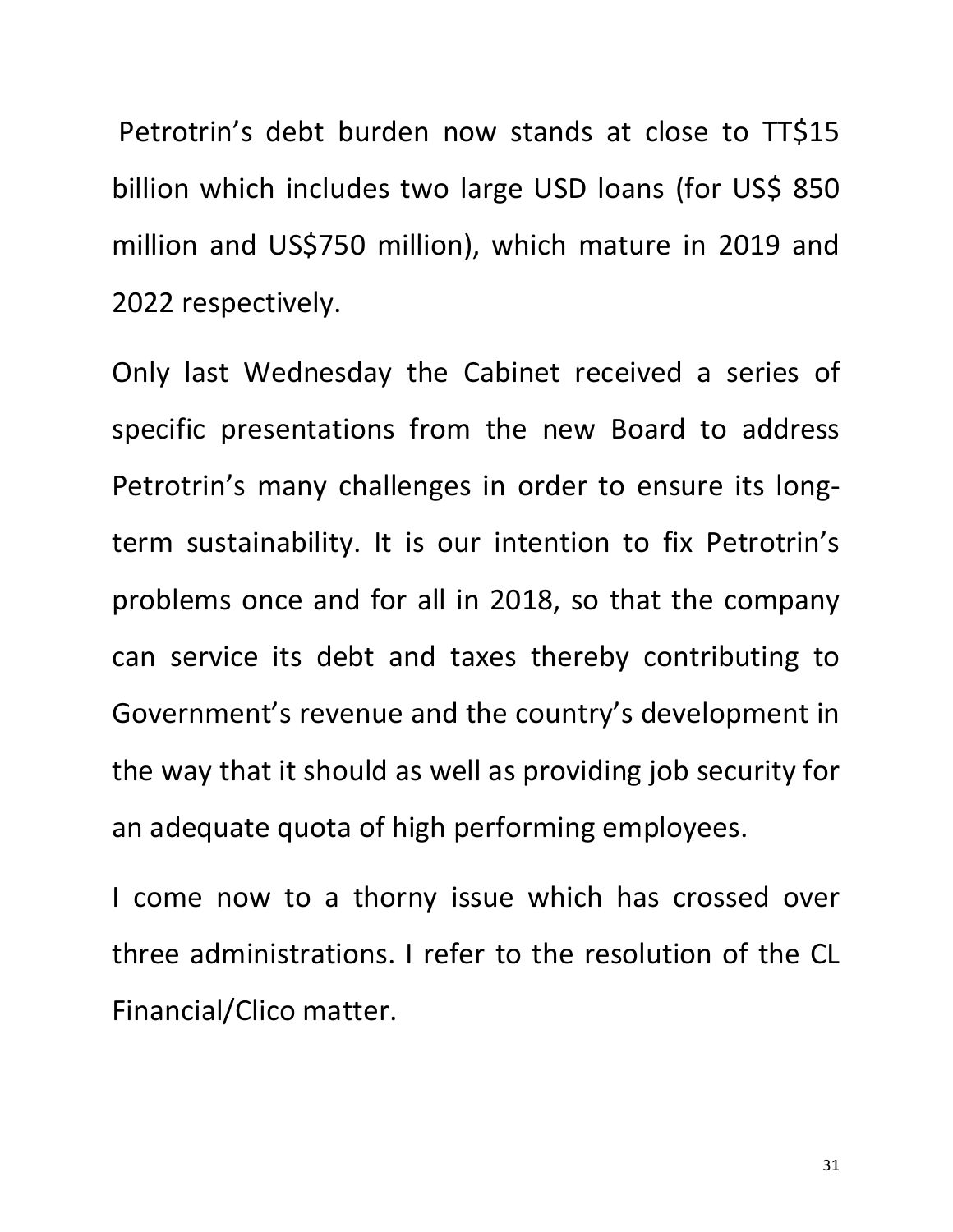Fellow Citizens, I am pleased to report that we are beginning to see the light at the end of the tunnel of the Clico/CLF restructuring exercise.

You may recall, Ladies and Gentlemen that in June 2009, the Government, CLF Directors and a majority of CLF shareholders entered into a Shareholders' Agreement, which was extended 17 times, up to 2016. The intention of this Agreement was to repay the substantial sum of \$23b of taxpayers' money as a bailout to Clico, a privately owned company. However, this repayment never materialized as anticipated. In 2017 \$15 B of debt owed to the Govt was not appearing as a liability at CLF and under the guidance of former Government Ministers the private shareholders refused to continue extending the terms of the Agreement and moved for an AGM to take back control from the Government without fully acknowledging a debt to the taxpayers of \$15 billion nor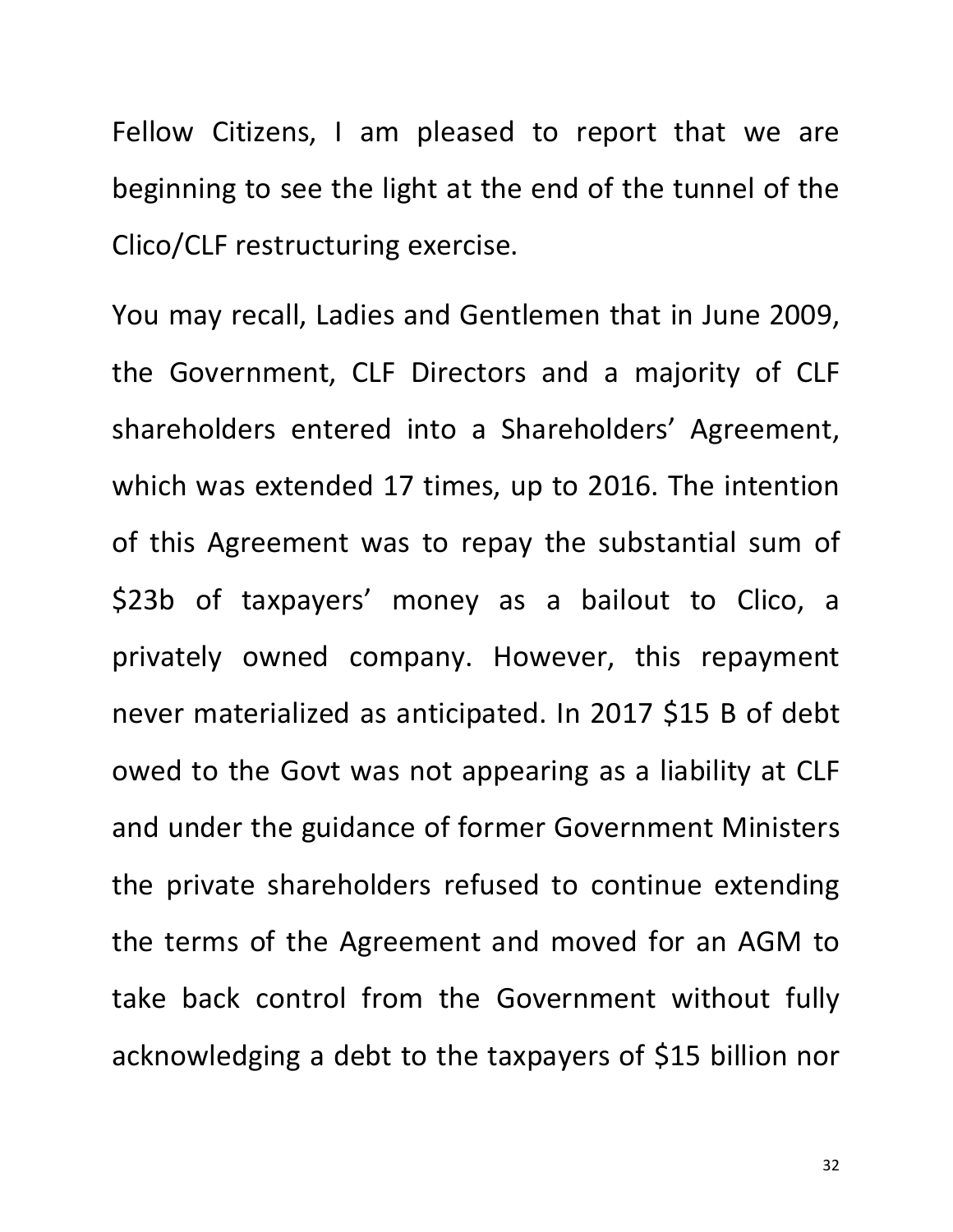making any satisfactory provision to repay the outstanding monies.

To date the Government has been repaid just over \$8 billion by Clico, which has left the balance outstanding to the Government at \$15 billion.

The Government, in 2017, successfully applied to the Court to wind up the Company in order to liquidate the assets and repay the taxpayers. This bold but necessary action had the effect of securing the public interest and the asset transfer process is proceeding apace.

In order to ensure the widest possible public participation in ownership of these shares, it is our intention that the major assets of the Group, as they become available, from the Liquidators, will be placed in a newly created National Investment Fund (NIF), units of which will be available for purchase by all.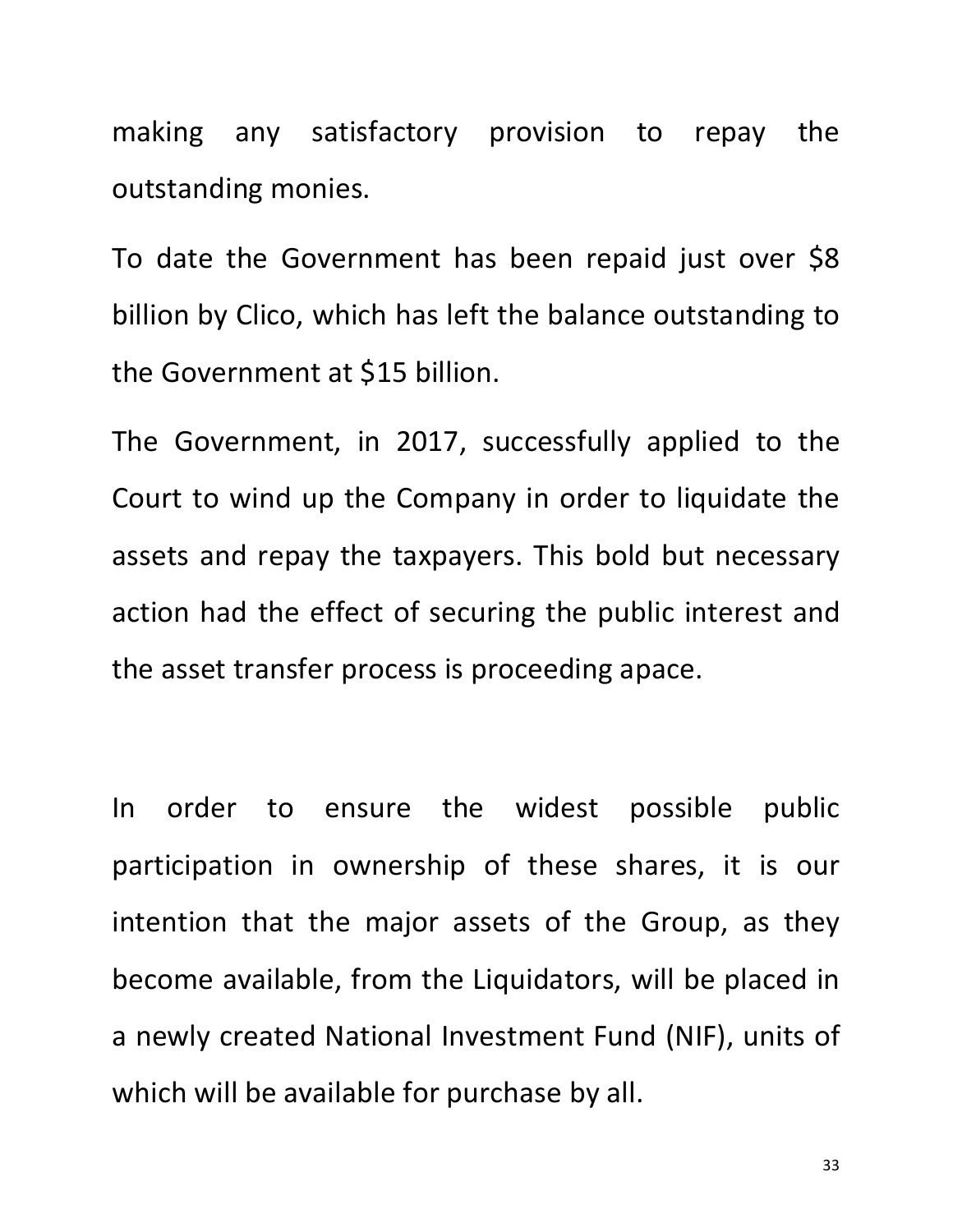The creation of this Fund has already commenced with the transfer of Clico's shares in Angostura to the Corporation Sole, as part of the continuing effort to recover the debt owed by Clico to the people of Trinidad and Tobago. And as more assets become available, such as shares in Republic Bank and other listed companies, they will be placed in this National Investment fund.

The plan is to have the new Investment Fund established and units available to the public and institutions for purchase before the middle of 2018. It is noteworthy that we do not believe that it is in the public interest that the CLF and Clico companies be sold to selected private individuals, but rather that these assets should be preserved and maintained for the benefit of all citizens who would share in them by purchasing units in the NIF or through UTC or be a beneficiary through the NIB.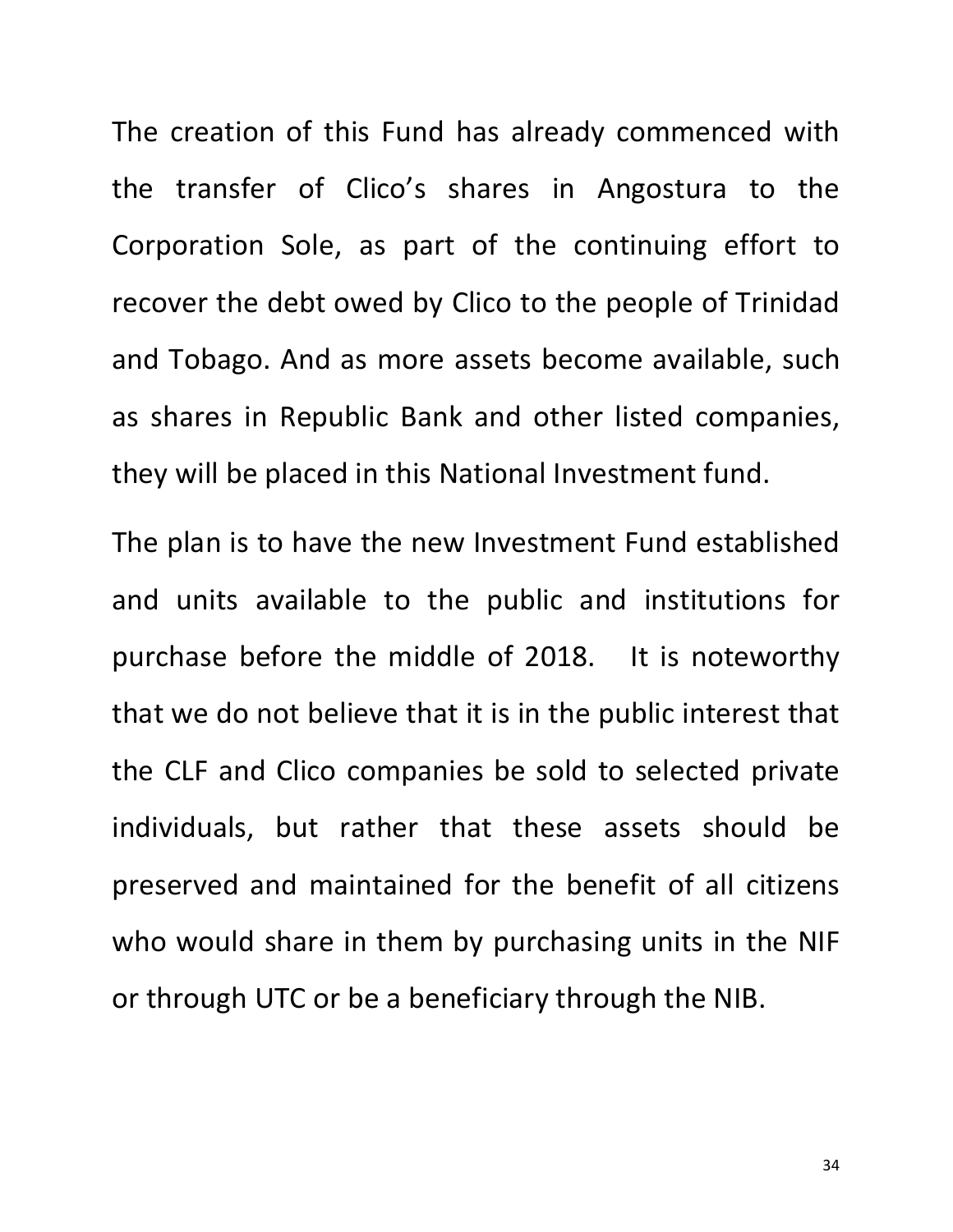On another front our policy focus continues to be on expanding trade arrangements, and on efforts to improve the ease of doing business. Already investment projects valued at about TT\$ 1 billion have been approved for possible implementation during 2018.

In addition, we are actively seeking to attract investments through the development of ICT hubs and industrial parks (Moruga, Agro Park ; Phoenix Park, 133 acres industrial estate). Given our geographical position we are also pursuing a possible major investment in the international maritime industry service. We are also currently supporting a full-fledged feasibility study for a downstream investment plant to make aluminium products for the export market.

We are strengthening our monitoring capability and we are making progress in filling our Business Analyst and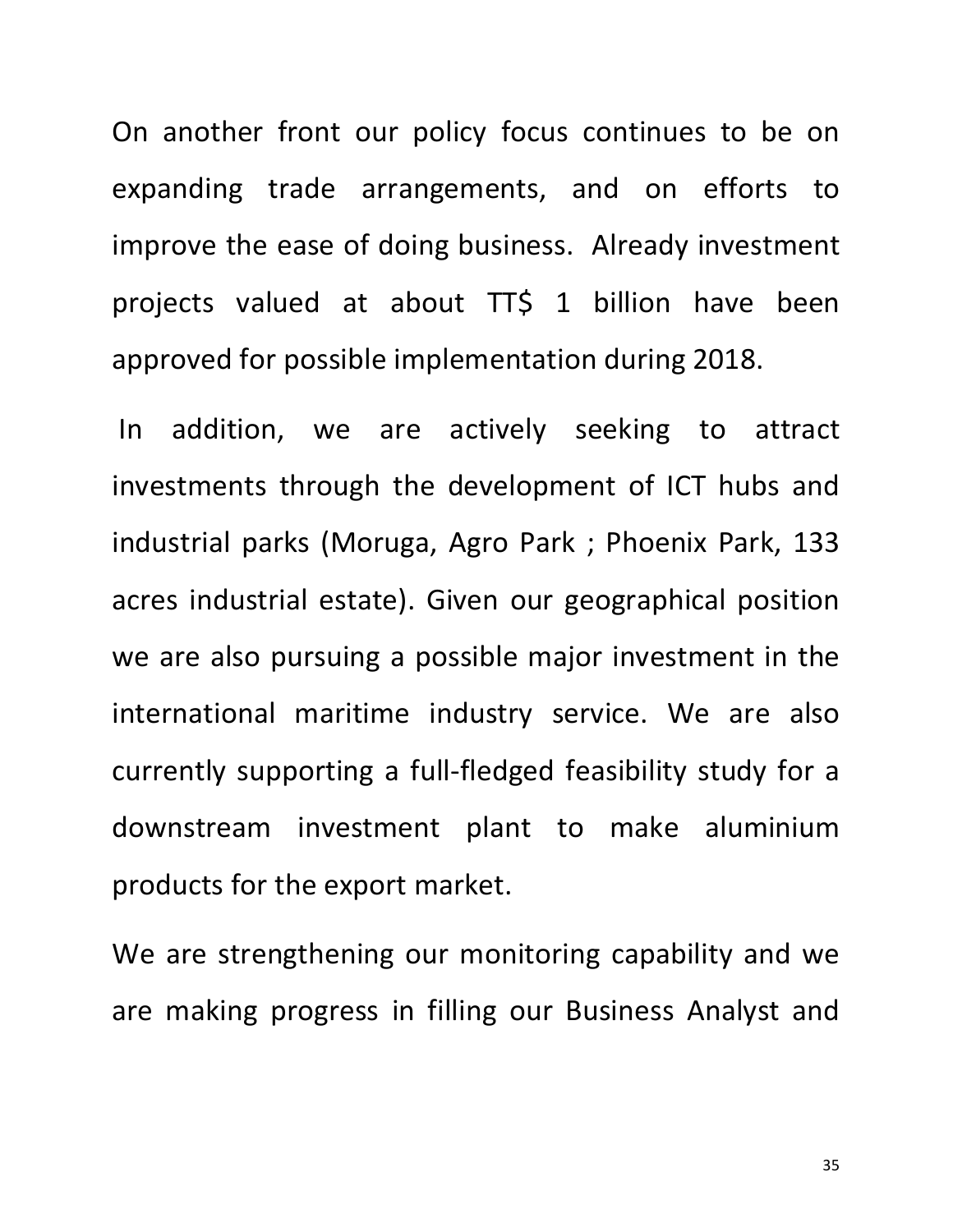Research Officer positions. We have recruited six additional Auditors for the Central Audit

Unit as evidence of our commitment to strengthening the Internal Audit function of all state enterprises.

Notwithstanding the very tight financial situation the Government has made provision to carry on a development program which will contribute significantly towards economic activity. This is in addition to the already mentioned aggressive PPP housing program.

# **These are Some Examples of Development Projects completed and/or in Progress**

#### **Hospitals**

**We have the Arima** and **Pt. Fortin** hospitals are under construction, both scheduled for completion in 2019.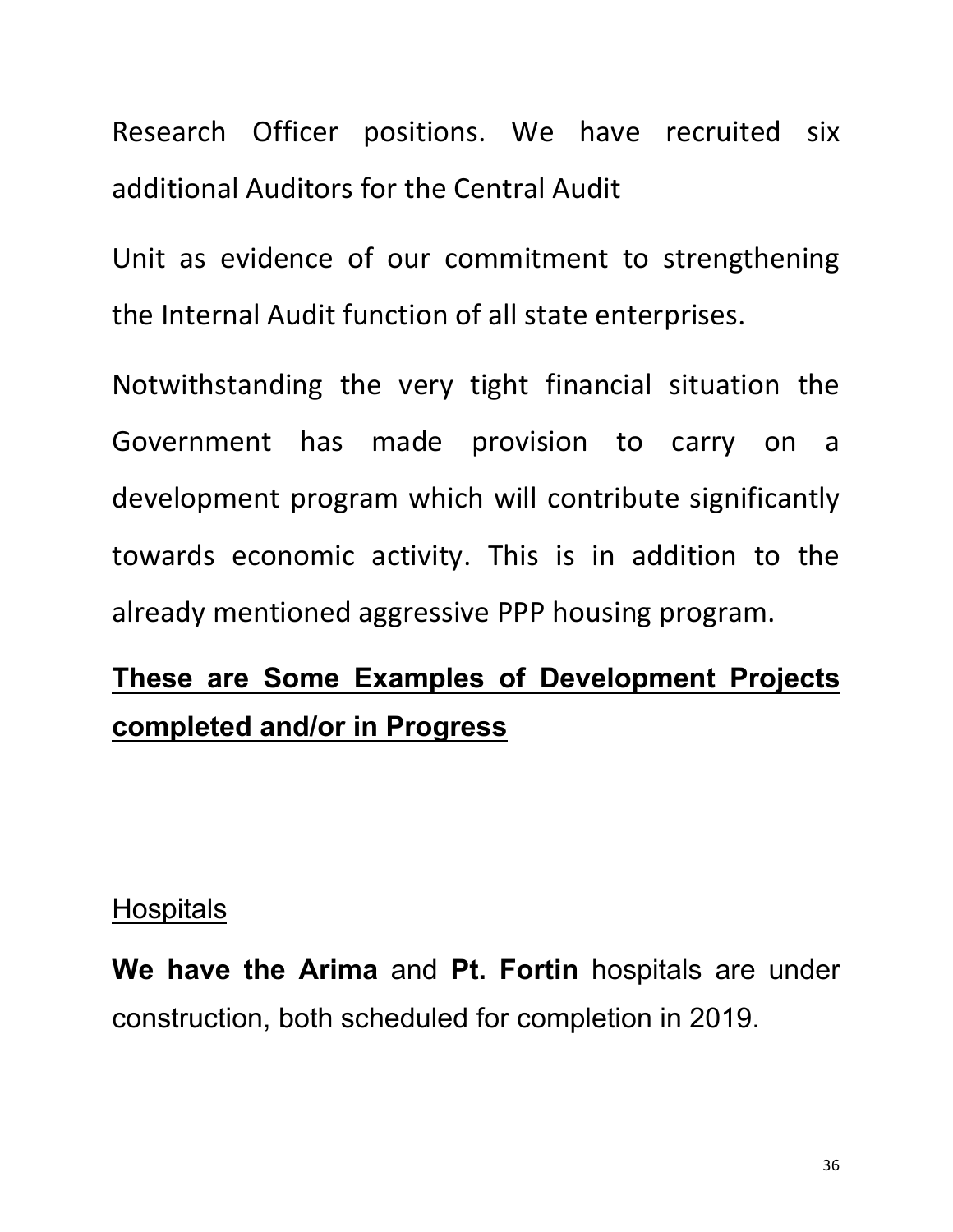A new **Sangre Grande Hospital** is in the advanced planning stage.

Search continues to identify a suitable operator for the **Couva Hospital**. If by April we are unsuccessful, immediate steps will be initiated to integrate the facility into the existing health care delivery system.

Expressions of Interest for the construction of a new 540 bed **Central Block at the Port of Spain Hospital** have been invited, this closes on Jan  $30<sup>th</sup>$ , 2018.

#### Police Stations

**Besson Street,Maracas/St Joseph** and **St. Joseph Police Stations** were completed in 2017 and are now operational.

Construction of **St Clair Police Station** is scheduled to resume in January 2018. Construction is now underway at **Roxborough** and **Old Grange/Shirvan Police Station** in Tobago.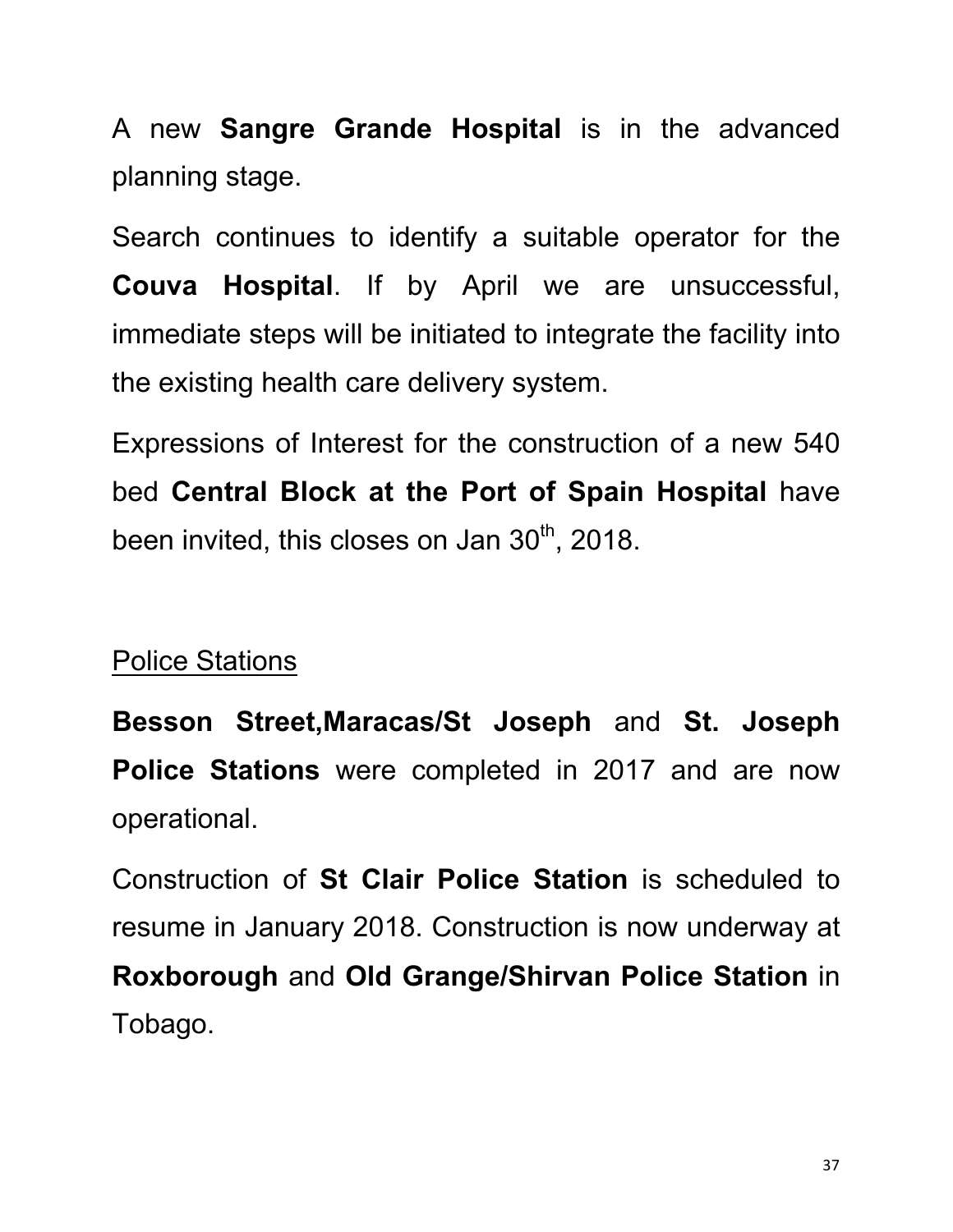#### Industrial Project

Proposals are invited for the **Moruga Agro-Processing** and Light Manufacturing Industrial Park – construction scheduled to commence in 2018

#### Community Centres (17 now under construction)

We have 17 Community Centres currently under construction.

*(Bagatelle, Las Lomas, Indian Trail, Bon Air Gardens, Chickland, Pleasantville, New Village, Techier Village, Tarodale, Diego Martin, Cantaro, Corinth Hills, Tarouba, La Pastora, San Fernando, Santa Flora and Maitagual)*

#### Administrative Complexes

**The Roxborough Administrative Complex** is under construction. Regional Corporation Administrative Buildings at **Diego Martin and Penal** scheduled for commencement of construction in 2018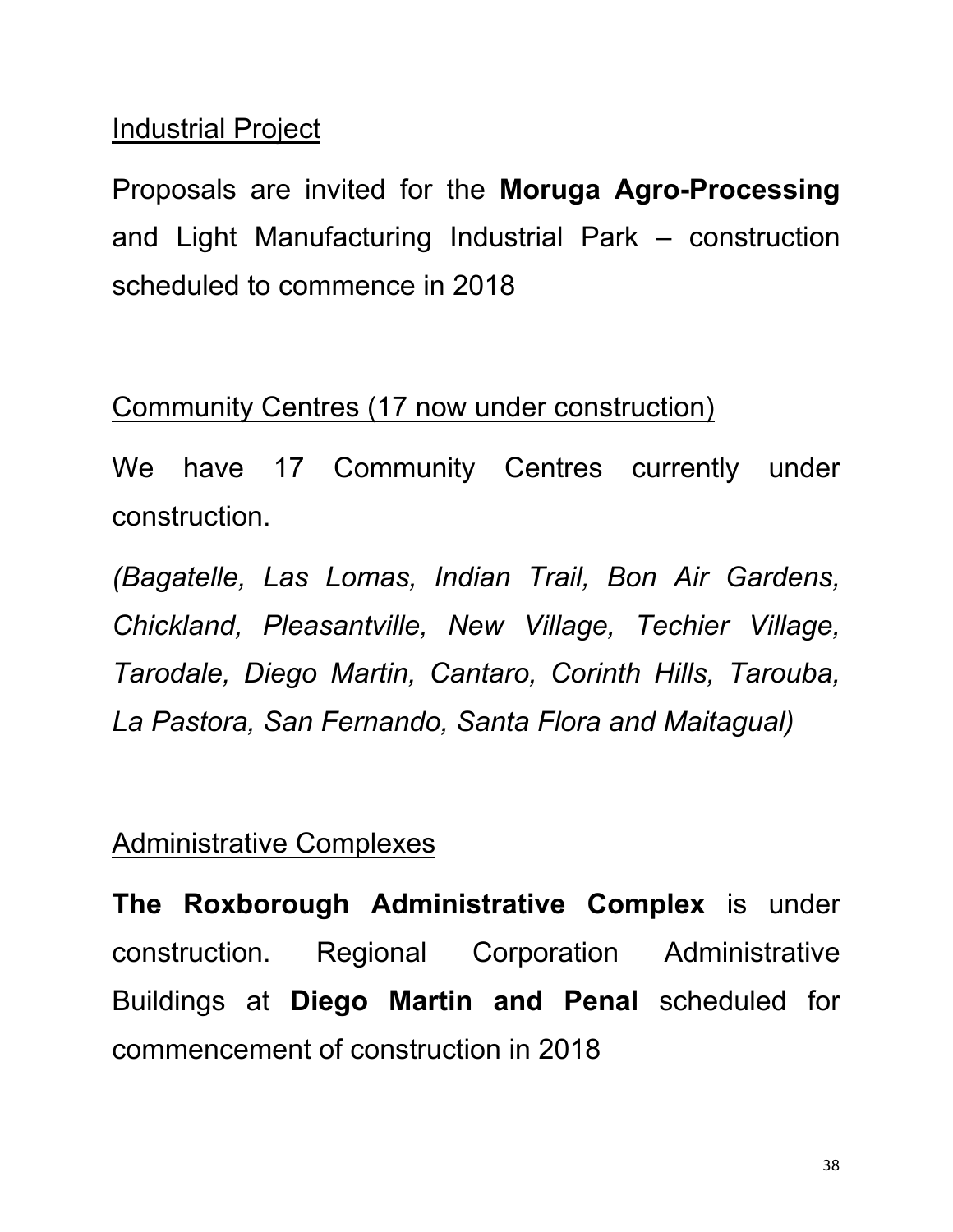# Historical Restoration Projects

**Restoration of the Red House** is in progress, scheduled for completion at the end of 2018

The Restoration of **Stollmeyer's Castle** completed in 2017 and Work is to begin on **Whitehall in 2018.**

**Sporting Facilities** 

**Brian Lara Stadium** completed in 2017 and

**The Diego Martin Sporting Complex** under construction, scheduled for completion in mid-2018

**Fishing Facilities** 

**The Carenage Fishing Complex** under construction, scheduled for completion in early 2018

**Airport**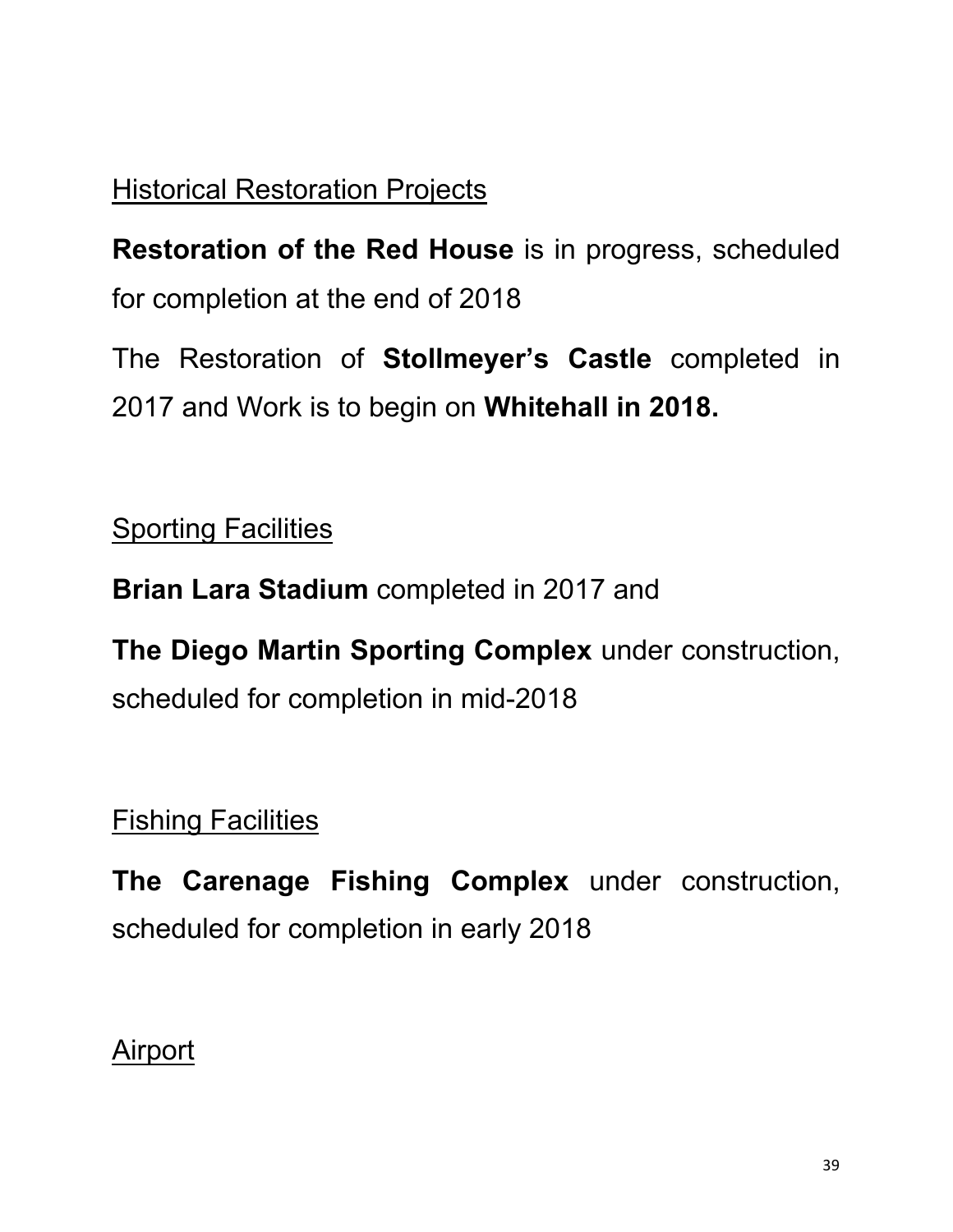Proposals to be invited shortly for the construction of a **New International Airport Terminal in Crown Point Tobago** in 2018, on a BOLT basis. Construction scheduled to commence on this project in 2018 for completion in 2020.

#### **Ports**

With respect to the Toco Ferry Port – preliminary designs completed, environmental permits being secured.

**Moruga Fishing Port** – designs in progress.

## Roads

**With respect to Valencia to Toco Road** – route selection completed, detailed design to commence in 2018

**With respect to Curepe/Valsayn Flyover** – construction scheduled to commence in early 2018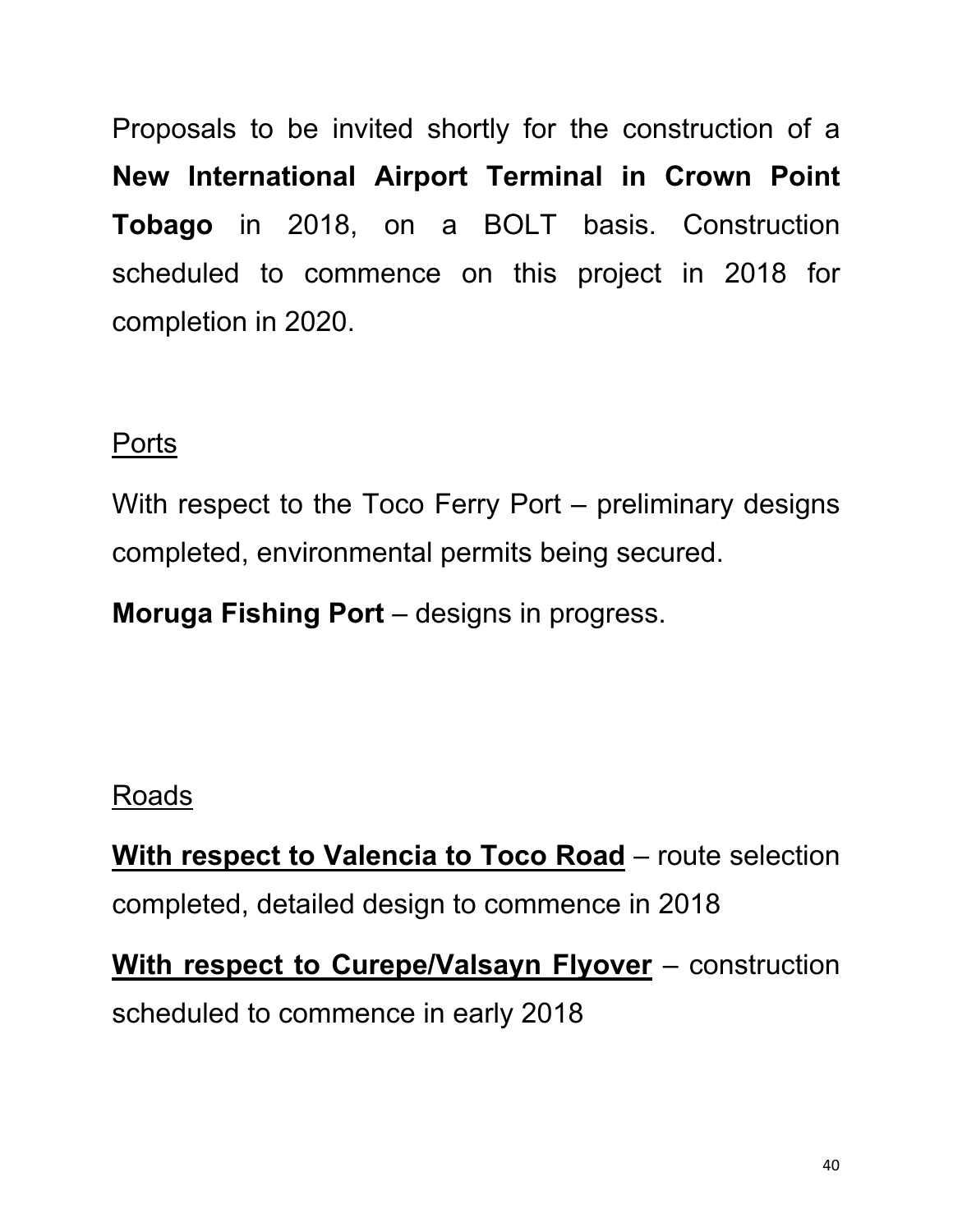Extension of Churchill Roosevelt Highway to Manzanilla construction of first 5 kilometres of this new highway to commence in early 2018

With respect to Pt. Fortin Highway – construction resumed in June 2017, work in progress on **South Trunk Road from Dumfries Road to St. Mary's Junction** and on bridges at **Mosquito Creek and on the Godineau River**

More construction packages to commence in early 2018 such as - **Southern Main Rd to Dunlop Roundabout, Mon Desir to Eccles Trace, St Mary's Junction to Mon Desir** and bridge works at **Guapo, Mon Desir and Oropuche River**

#### With respect to our Tourism/Recreational Facilities

**Maracas Beach Upgrade** - Car Park and Roadway – completed in December 2017; Vending Booths/ Public Bathrooms and Water Treatment Plant scheduled for completion in early 2018.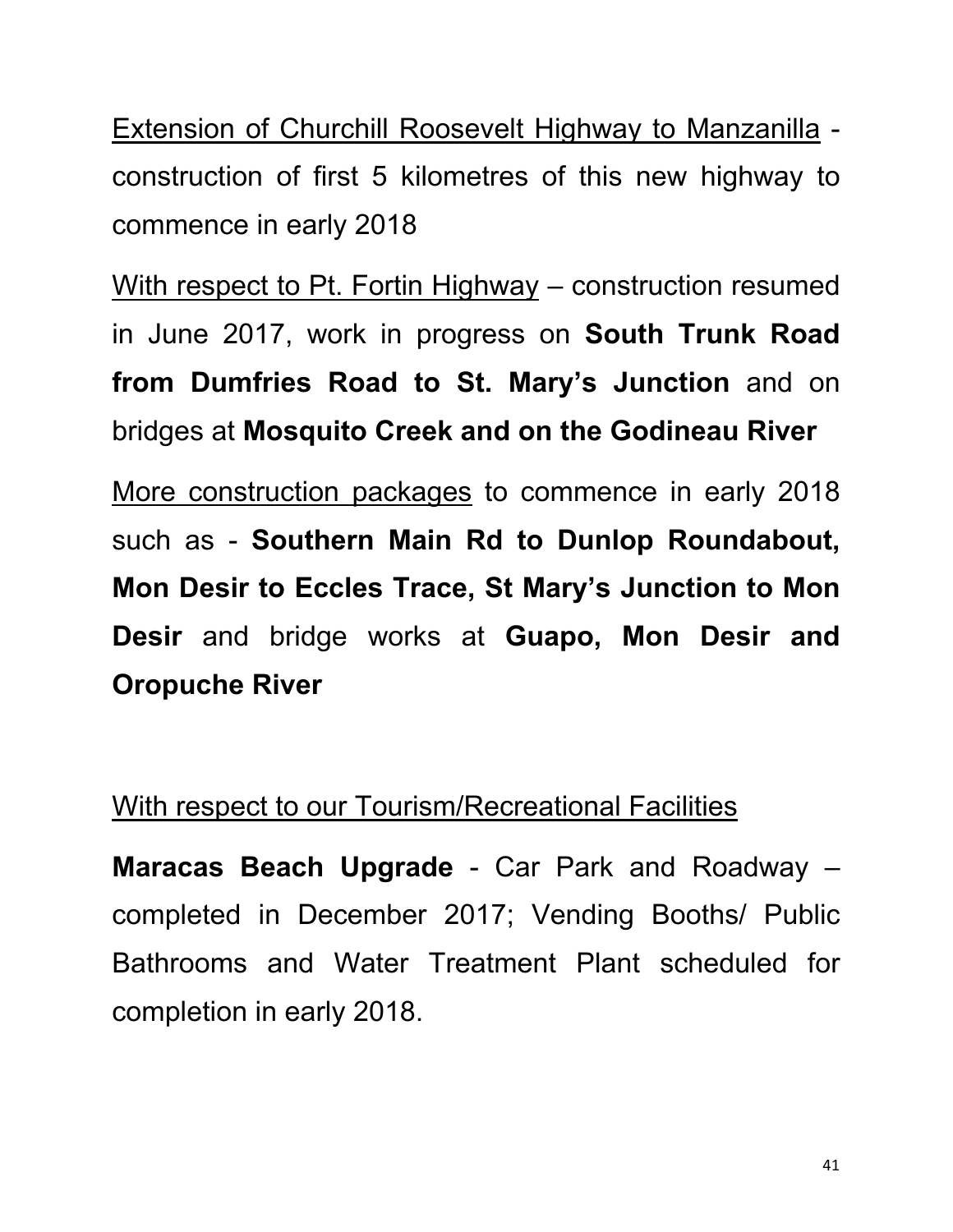# There are a number of Coastal Protection Projects

A. Several construction projects commenced in 2017 as follows

- South Cocos Bay Cocos Bay Shoreline Stabilization
- San Souci Shoreline Stabilization Works –
- Quinam Shoreline Stabilization Works -
- Matelot/ Grande Riviere Stabilization Works
- Shoreline Management Plan for Manzanilla Beach-All to continue through 2018.

#### **Ferry Service**

Twenty seventeen (2017) was a more than challenging year for the Port Authority and the people of Tobago in particular. The cargo ferry service provider broke his contract and withdrew the vessel when wholly unacceptable terms could not be met. The passenger ferry service also presented challenges due to the absence of routine drydocking during the earlier years.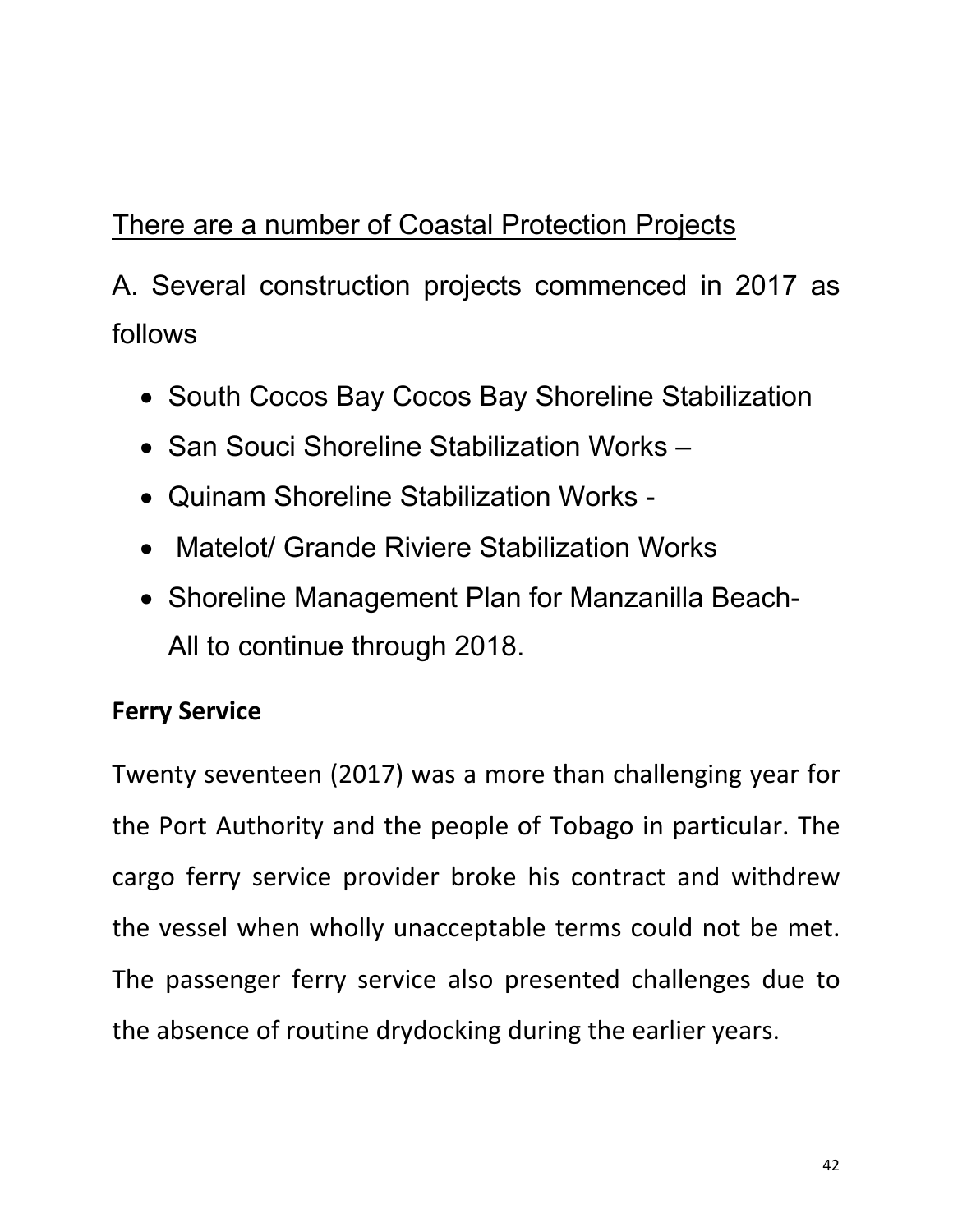The tender process for a substitute passenger vessel became the  $6<sup>th</sup>$  consecutive aborted tender on the Port. In the face of this a Cabinet Sub-Committee was immediately instituted to contact and engage international brokers to locate a suitable vessel for lease, using NIDCO as the contracting party. During the search a suitable new vessel which had not yet been put into service was found by one broker and this vessel was available for sale. We had all the necessary inspection, examination certification checks and sea trials were done on this vessel and after all satisfactory reports were obtained steps have now been taken to purchase this vessel, on on completion of this process, should arrive in the country within weeks from a port in Asia. The introduction of this vessel on the sea-bridge should see a dramatic improvement in the service capacity and reliability that would bring considerable relief to the long suffering people of Tobago from the early months of 2018.

Fellow citizens, it should be clear to all, that we are a nation with many challenges but what should also be clear is that we